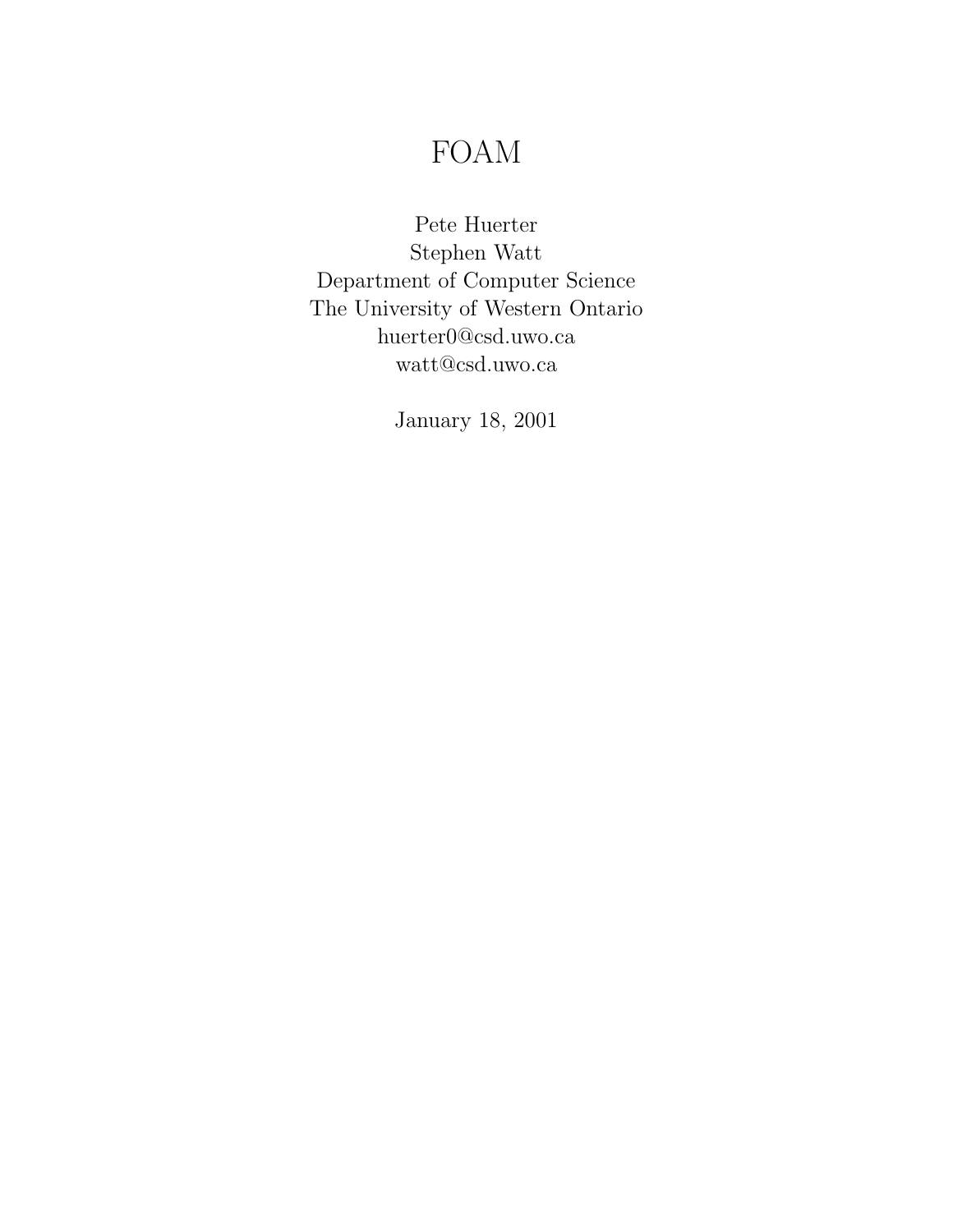### FOAM

Pete Huerter (huerter0@csd.uwo.ca) Stephen Watt (watt@csd.uwo.ca)

# 1 Introduction

...

Aldor has many interesting features.

- Types are first class values. Aldor is statically typed, but types are values. Programs may be parameterized by types provided at execution time.
	- How are domains represented at the FOAM level?
	- How are categories represented at the FOAM level?
- *Post facto extensions* to libraries.
- Functions are first class values. Aldor provides mechanisms for composing and manipulating functions in usefull ways.
- Dependent types. A Dependent type is a type T in which the type of one subexpression of T depends on the value of another.
- *Control abstraction* via generators and type-specific tests.

It helps, in understanding the FOAM, to consider how these features are represented at a lower level. Such features require a unique and powerfull IR. Indeed, many of the characteristics of the Aldor language are visible in its FOAM representation. The FOAM is an HIR, or high-level intermediate representation. The functionality of its instruction set mirrors that of Aldor.

In the pages to follow, we will stip away the syntactic sugar of Aldor revealing its core, the FOAM.

...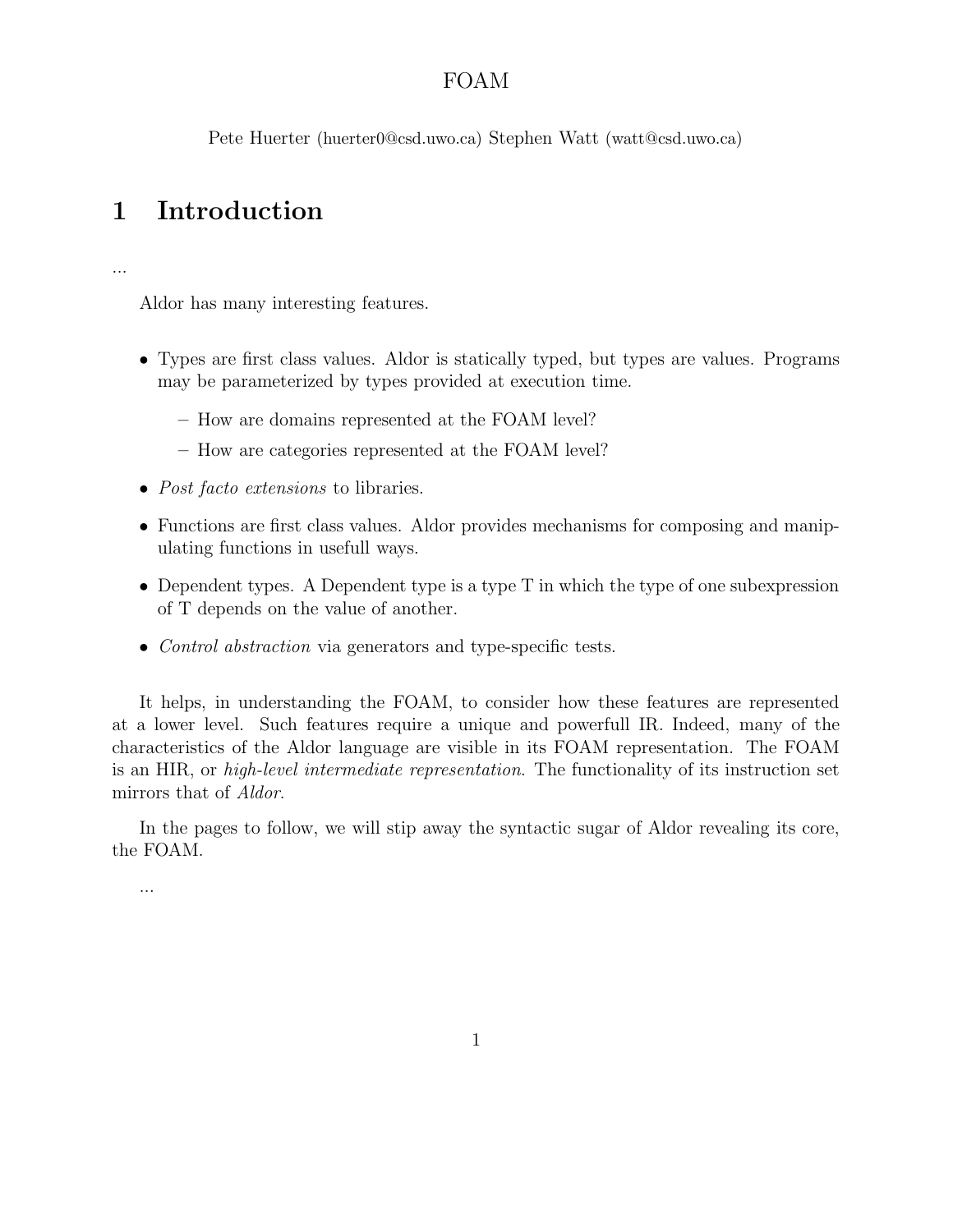# 2 Terminology

#### lexical binding

A binding in a lexical environment.

#### lexical closure

A function that, when invoked on arguments, executes the body of a lambda expression in the lexical environment that was captured at the time of the creation of the lexical closure, augmented by bindings of the function's parameters to the corresponding arguments.

#### lexical environment

That part of the environment that contains bindings whose names have lexical scope. A lexical environment contains, among other things: ordinary bindings of variable names to values, lexically established bindings of function names to functions, macros, symbol macros, blocks, tags, and local declarations (see declare).

#### lexical scope

Scope that is limited to a spatial or textual region within the establishing object. Implies that the only variables visible at a given point in a program are those that have been created locally or imported into scopes surrounding the current point.

#### lexical variable

A variable the binding for which is in the lexical environment.

#### environment

Environments are essentially dictionaries that tie names to values. In Aldor, an environment is called a domain. Domains can be created and manipulated dynamically in Aldor. An environment describes the denotation or meaning of an arbitrary term.

#### closure

Functions may depend on externally defined values. In the FOAM, functions are first class values. A closure dynamically captures the creation environment of a new function value.

When a function expression (anonymous function, lambda expression) is evaluated, it captures the lexical environment in which it appears, creating a lexical closure. The values of the variables which are visible in the scope of the function expression are then avaiable when it is eventually applied to a set of arguments. Function expressions evaluate to functions.

$$
(s1: S1, ..., sn: Sn): T == E \text{ is shorthand for}
$$
  
 $f:(s1: S1, ..., sn: Sn) -> T == (s1: Sn, ..., sn: Sn): T + -> E$ 

### fluid variables

A fluid variable exists throughout the lifetime of a program, and its value is always the most recent extant binding of the variable.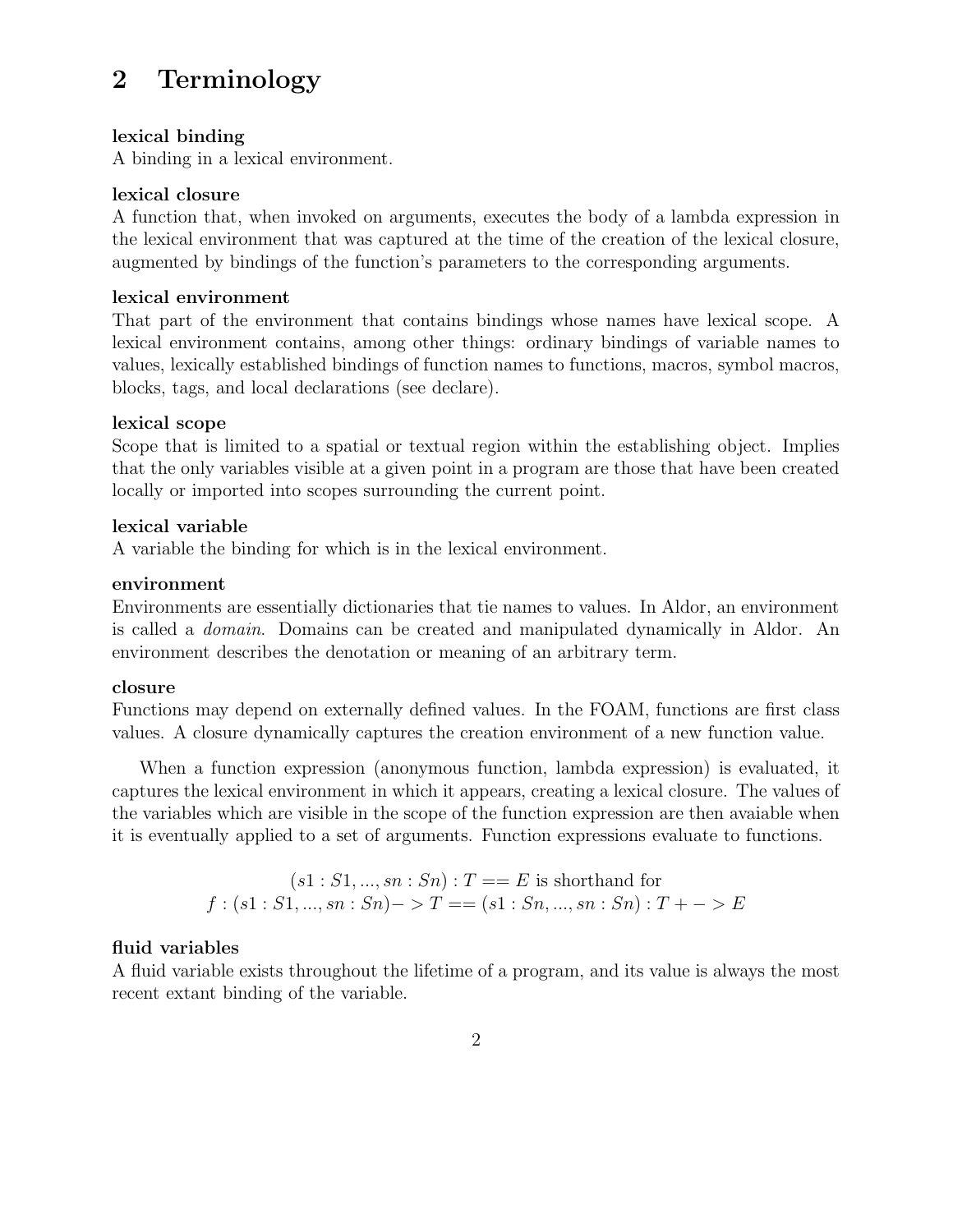A fluid declaration declares that the given identifiers should be treated as having dynamic, as opposed to lexical scope. The declaration is enforced within the lexical scope containing the declaration.

See rules in Aldor User Guide (pg. 115...)

#### protocol

A Protocol is used to describe the interface through which an object should be called or accessed.

#### environment

A set of bindings.

#### environment object

An object representing a set of lexical bindings, used in the processing of a form to provide meanings for names within that form.

#### binding

An association between a name and that which the name denotes. "A lexical binding is a lexical association between a name and its value."

# 3 Data Types, Values, Built-in Operations

A data type declares or restricts the domain of an object declared of that type to the set of values associated with that type. Types are a classification mechanism for values. Each data type has a set of values associated with it.

The data types of the FOAM fall into three main categories, *primitive* data types, *refer*ence data types, and generic data types. The primitive data types are further sub-divided into the type *bool*, the *integral* data types and the *floating-point* data types which together form the numeric types of the FOAM. This classification is illustrated in Figure  $\equiv$  below.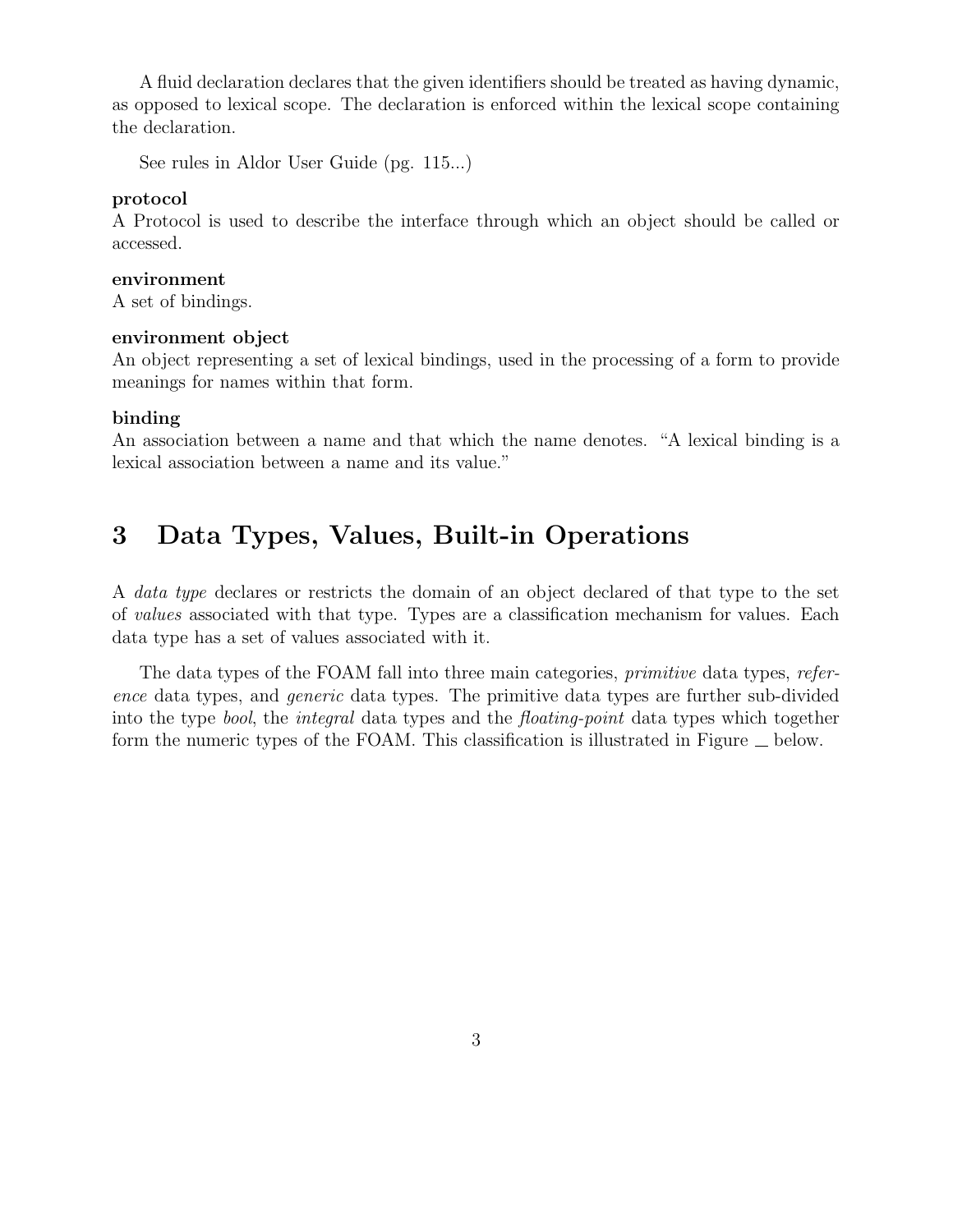

Values associated with the primitive types, or *basic types*, can be used freely and efficiently in imperitive languages. Operations on basic values often correspond to single machine instructions or short sequences of machine instructions, so the operations are implemented efficiently. At the HIR level, these instructions are simulated by the FOAM in the form of built-in operations. The type *Bool* in the above classification is treated separately, as there is typically no Boolean basic type on modern architectures. It is commonly encoded using an integral basic type, and so its classification is primitive. The other primitive types are supported by modern architectures.

#### Reference types

or non-primitive types, why called reference, list 'em. The Nil data type ... Nothing. 1 element type. Distinguished value.

#### Generic types

Arb and Word are defined according to size. There is no specific value set associated with each ...

Types are first class values.

Functions are first class values.

#### Plan: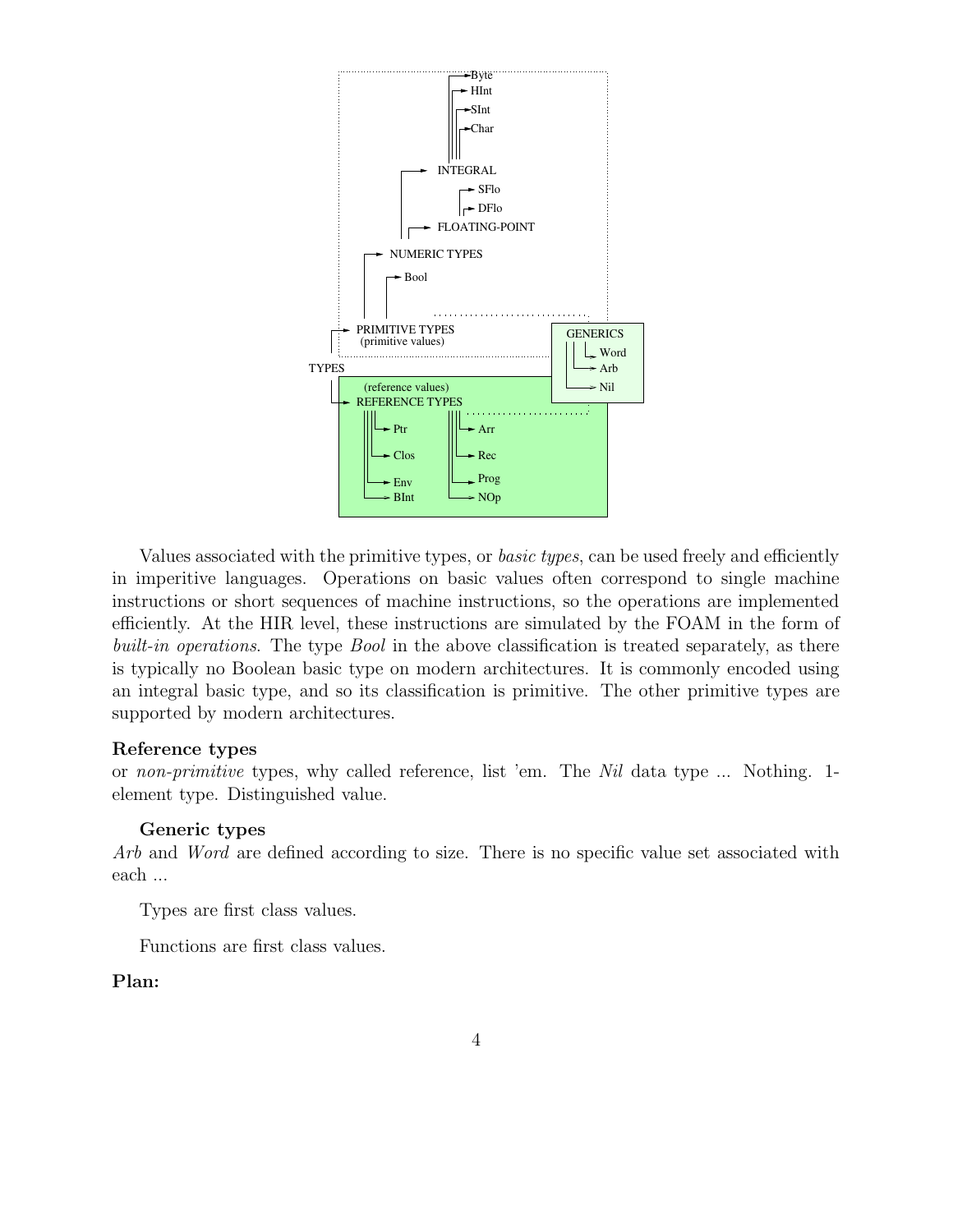- discuss how they fit into the big picture.
- for each type:
	- $-$  introduce the actual values and/or use of each type with its built-ins. ieee fp, 2's-complement stuff here.
	- specific uses of each type in the AM. This sets the stage for how these things can be used.
- Talk about how the types work together (ie arithmetic through single integer, casting and type promotion etc... . there is a cast instruction but there are also many built-ins dedicated to casting).

# 3.1 Primitive Data Types

The primitive data types of the FOAM are listed below, along with their intended representation. The ANSI C-like *long* data type is replaced with the generic *BInt* (*big integer*) reference data type which represents integers of arbitrary size (discuss some issues like efficiency and why this decision was made, perhaps a hidden long imp. subset of BInt implementation).

# 3.2 Representation of Primitives

The following table describes the intended representation of each of the primitive data types of the FOAM.

| Primitive Type | Representation                                                                       |
|----------------|--------------------------------------------------------------------------------------|
| Byte           | Unsigned integer represented in 8-bits.                                              |
| HInt           | Half precision integer. Signed 2's complement integer in 16-bits.                    |
| SInt           | Single precision integer. Signed 2's complement integer in 32-bits.                  |
| SFlo           | Single precision floating point. IEEE format. Maps to the ANSI C float type.         |
| DFlo           | Double precision floating point. IEEE format. Maps to the ANSI C <i>double</i> type. |
| Char           | ASCII Character, 8-bit representation.                                               |
| <b>Bool</b>    | Boolean value, 0 or 1, 8-bit representation.                                         |

### Table ?

The primitive data types of the FOAM.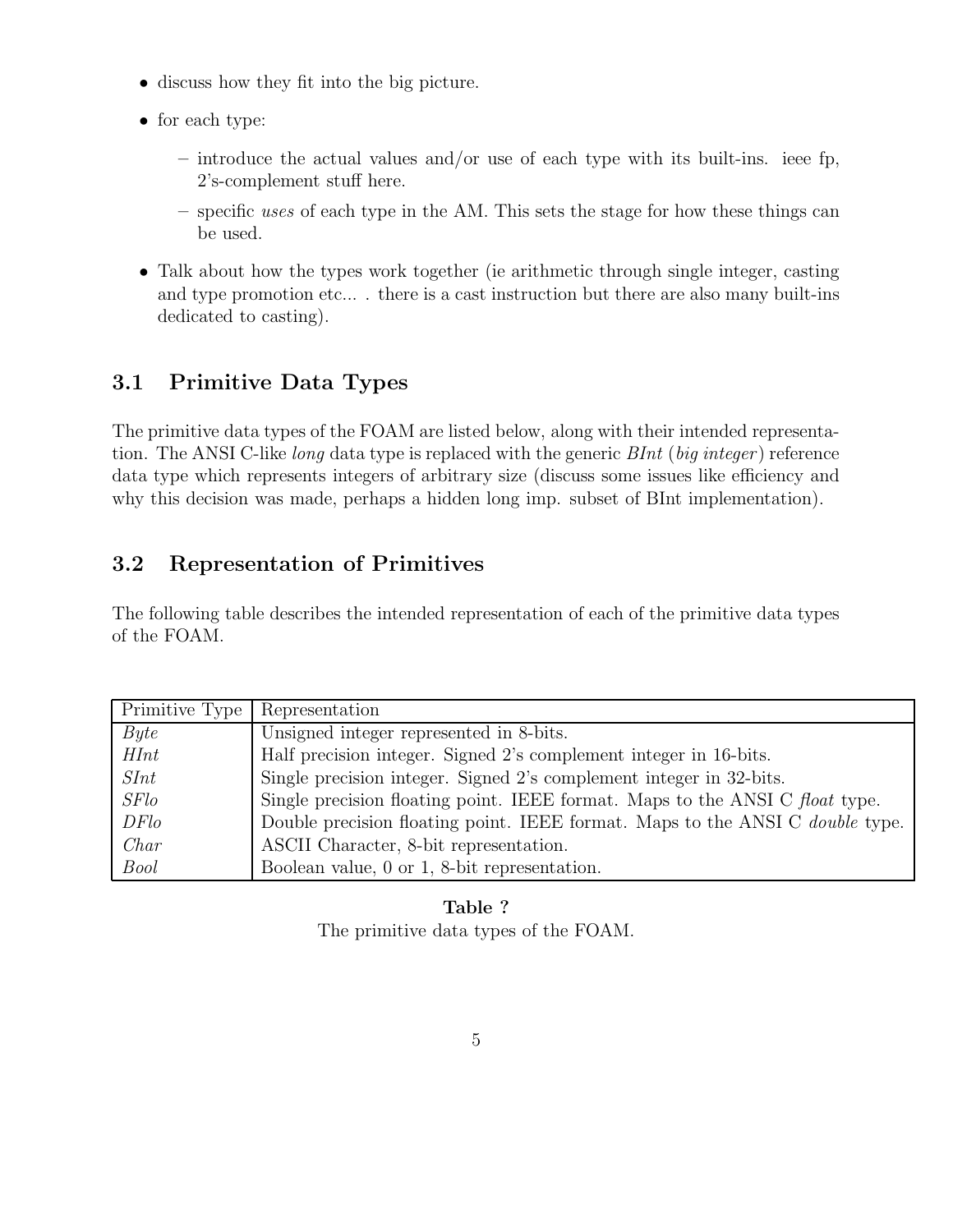## 3.3 Primitive Values

Since the AM is designed to be platform independent the *intended* values of each type are defined. The intended values of a primitive data type are of course dependent on the intended representation of that primitive data type as outlined above. The intended representation of each primitive data type must be capable of physically representing the indended value set of that data type.

The actual values are dependent upon the accuracy of the implementation of the AM and perhaps on platform. This manual discusses the FOAM independent of platform. FOAM code is currently targeted to ANSI C and Common Lisp (...). A FOAM interpreter written in C has also been implemented. The type correspondence between the C language and the FOAM is outlined for each primitive type.

The following table describes the intended value set of each of the primitive data types of the FOAM.

| Primitive Type | Values                                                                                            |
|----------------|---------------------------------------------------------------------------------------------------|
| Byte           | At least the positive integers $0 \cdot 2^7 - 1$ . Capable of $0 \cdot 2^8 - 1$ .                 |
| HInt           | Integral values $-2^{15} \cdot .2^{15} - 1$ inclusive.                                            |
| SInt           | At least the values $-2^{23} \cdot .2^{23} - 1$ . Capable of values $-2^{31} \cdot .2^{31} - 1$ . |
| <i>SFlo</i>    | IEEE 754 32-bit single precision value set *.                                                     |
| DFlo           | IEEE 754 64-bit double precision value set *.                                                     |
| Char           | $027 - 1$ inclusive. The ASCII character set.                                                     |
| Bool           | Integral values 0 or 1.                                                                           |

#### Table ?

The value sets of the primitive types of the FOAM.

∗ As specified in IEEE Standard for Binary Floating-Point Arithmetic, ANSI/IEEE Standard 754-1985 (IEEE, New York).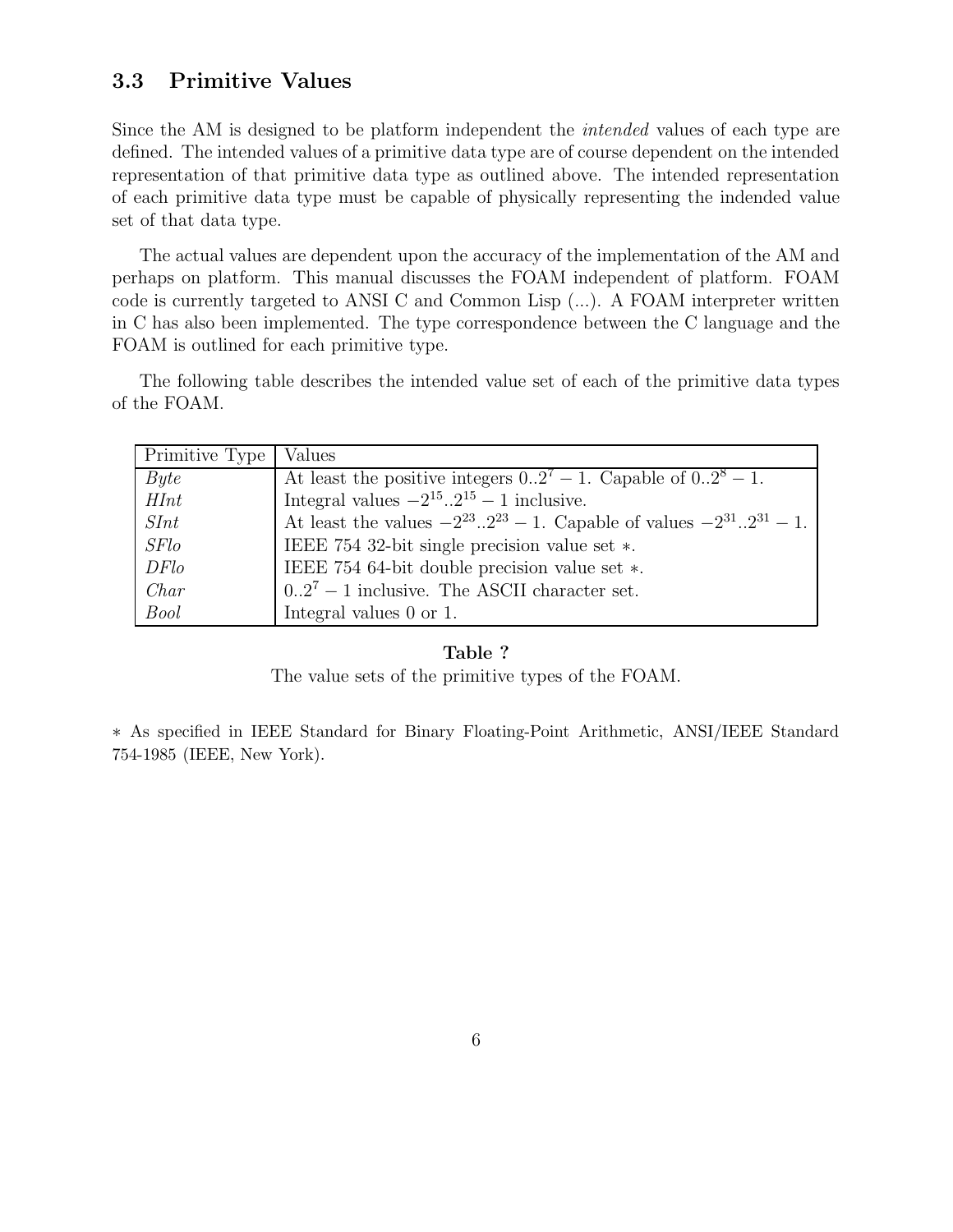## 3.4 Built-In Operations on Primitive Types

### Byte

Type Byte is used to compactly represent small positive integers. This is primarily useful in arrays. To compute with Byte values, convert them to SInt first. Type Byte must be able to represent at least the values  $0.2<sup>7</sup> - 1$ . Bytes are used for numeric data and are never subject to character set conversion.

| <b>FOAM</b> instruction |                   |                    | Description |
|-------------------------|-------------------|--------------------|-------------|
| Byte0:                  | $\longrightarrow$ | <b>Byte</b>        |             |
| Byte1:                  |                   | $\rightarrow$ Byte |             |
| ByteMin:                |                   | $\rightarrow$ Byte |             |
| ByteMax:                | $\longrightarrow$ | <b>Byte</b>        |             |

#### Table ? Byte size integer built-in operations

## Short Integer

Type HInt is used to compactly represent small signed "half precision" integers. This is primarily useful in arrays. To compute with Byte values, convert them to SInt first. Type HInt must be able to represent at least the values  $-2^{15} \cdot .2^{15} - 1$ .

| FOAM instruction |               |                              | Description |
|------------------|---------------|------------------------------|-------------|
| HInt0:           |               | $\mathop{\rm HInt}\nolimits$ |             |
| HInt1:           | $\rightarrow$ | HInt                         |             |
| HIntMin:         | $\rightarrow$ | HInt                         |             |
| HIntMax:         |               | HInt.                        |             |

Table ? Short integer built-in operations

# Integer

Type SInt is used to represent signed single precision integers. Type SInt must be able to represent at least the values  $-2^{23} \cdot .2^{23} - 1$ .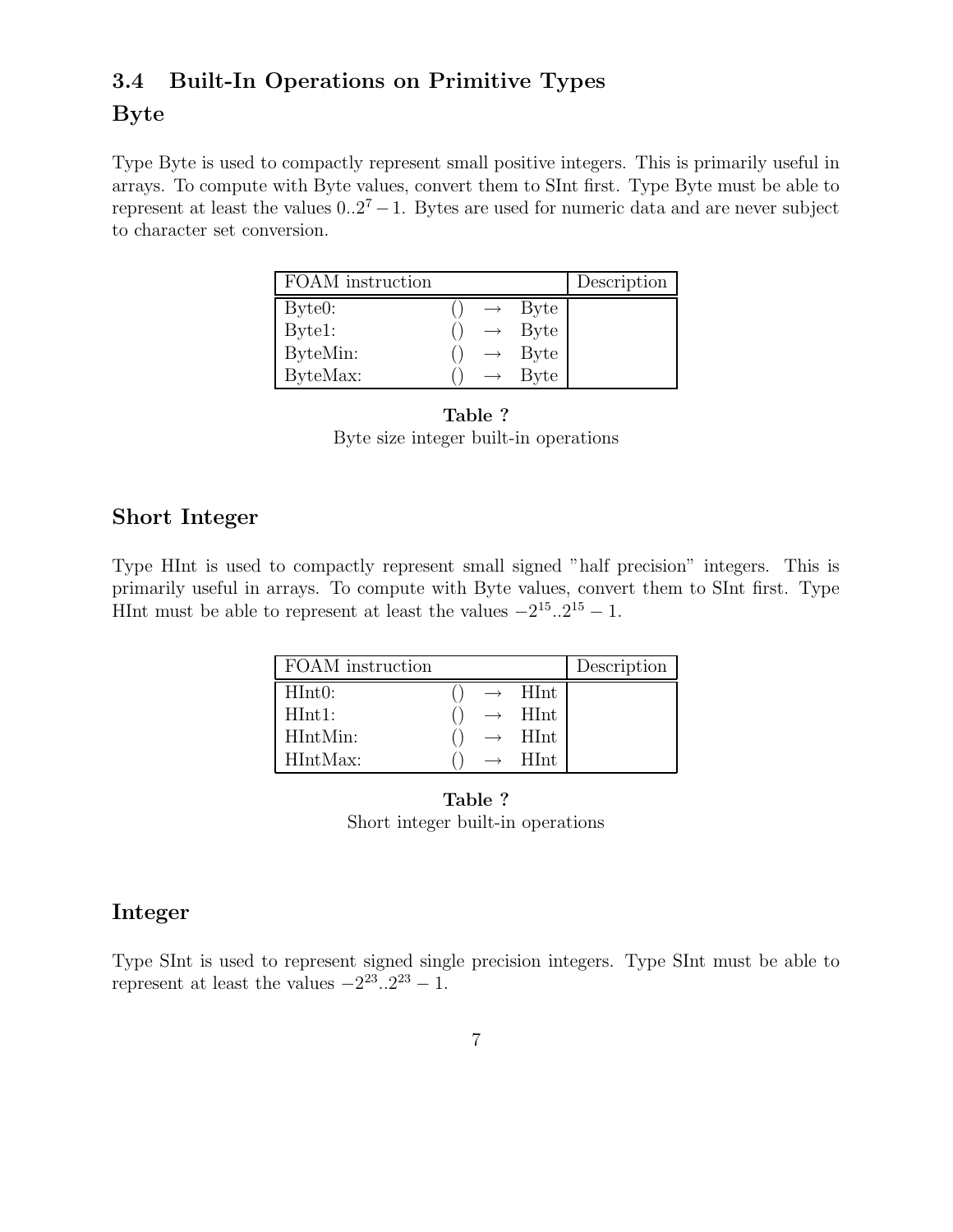The values behave as if represented in two's complement for the logical operations (Bool, Not, And, Or). If arithmetic operations overflow, the result is not defined and may or may not equal the true value modulo 2<sup>machine-wordsize</sup>.

The operations SIntPlusMod, SIntMinusMod, SIntTimesMod require their first 2 arguments to be in the range  $0..m - 1$ , for m = third argument. Otherwise the result is not defined.

The operation SIntLength is the number of bits required to represent the number in two's complement and in particular can be less than the word size.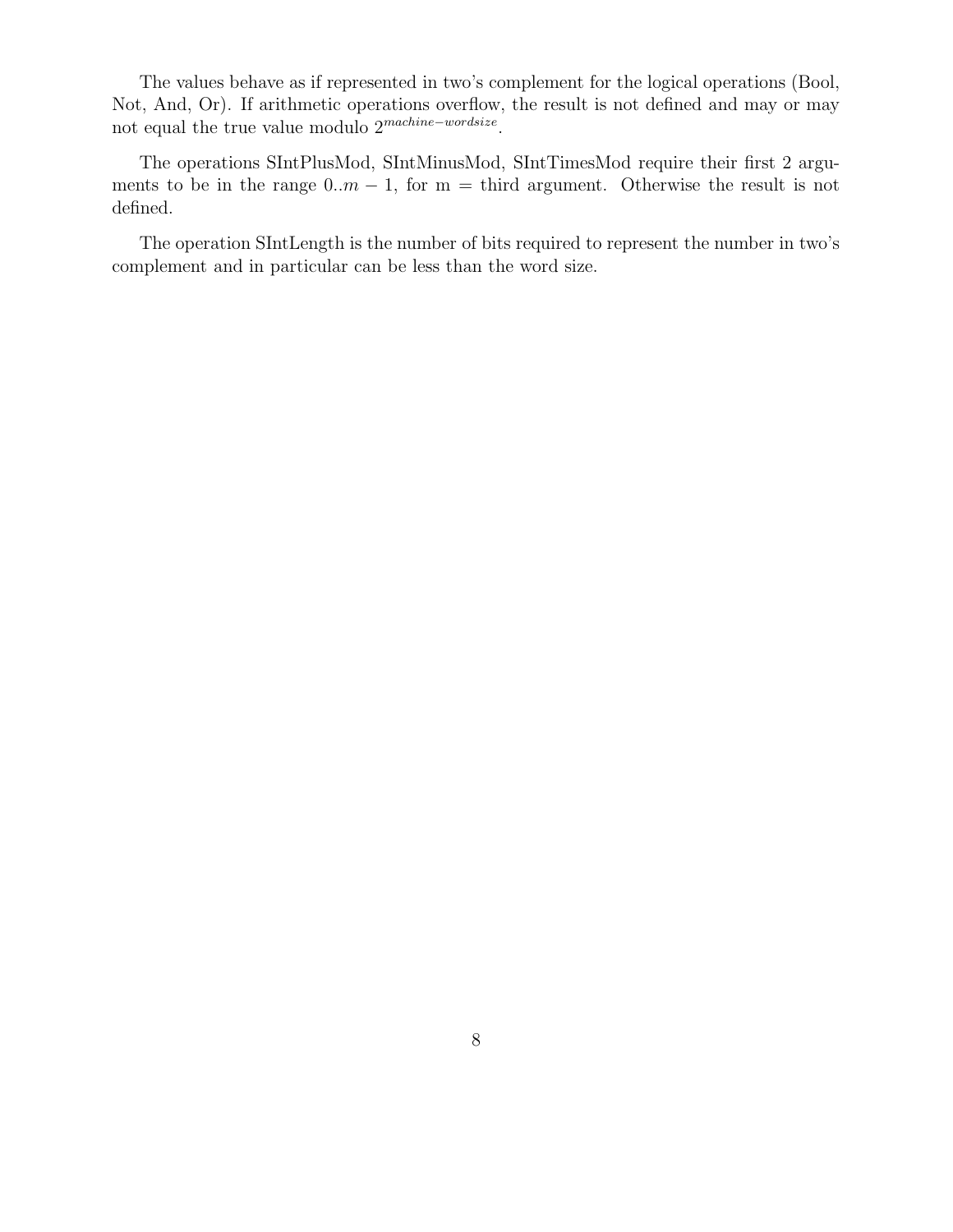| FOAM instruction |                          |                   |              | Description |
|------------------|--------------------------|-------------------|--------------|-------------|
| SInt0:           | $\left( \right)$         | $\rightarrow$     | SInt         |             |
| SInt1:           | $\left(\right)$          | $\longrightarrow$ | SInt         |             |
| SIntMin:         | $\left(\right)$          | $\longrightarrow$ | SInt         |             |
| SIntMax:         | $\left(\right)$          | $\longrightarrow$ | SInt         |             |
| SIntIsZero:      | (SInt)                   | $\longrightarrow$ | <b>Bool</b>  |             |
| SIntIsNeg:       | (SInt)                   | $\longrightarrow$ | <b>Bool</b>  |             |
| SIntIsPos:       | (SInt)                   | $\rightarrow$     | <b>Bool</b>  |             |
| SIntIsEven:      | (SInt)                   | $\longrightarrow$ | <b>Bool</b>  |             |
| SIntIsOdd:       | (SInt)                   | $\longrightarrow$ | <b>Bool</b>  |             |
| $SIntEQ$ :       | (SInt, SInt)             | $\longrightarrow$ | <b>Bool</b>  |             |
| SIntNE:          | (SInt, SInt)             | $\longrightarrow$ | <b>Bool</b>  |             |
| SIntLT:          | (SInt, SInt)             | $\longrightarrow$ | <b>Bool</b>  |             |
| SIntLE:          | (SInt, SInt)             | $\longrightarrow$ | <b>Bool</b>  |             |
| SIntNegate:      | (SInt)                   | $\longrightarrow$ | SInt         |             |
| SIntPrev:        | (SInt)                   | $\longrightarrow$ | SInt         |             |
| SIntNext:        | (SInt)                   | $\longrightarrow$ | SInt         |             |
| SIntPlus:        | (SInt, SInt)             | $\longrightarrow$ | SInt         |             |
| SIntMinus:       | (SInt, SInt)             | $\longrightarrow$ | SInt         |             |
| SIntTimes:       | (SInt, SInt)             | $\longrightarrow$ | SInt         |             |
| SIntTimesPlus:   | (SInt, SInt, SInt)       | $\longrightarrow$ | SInt         |             |
| SIntMod:         | (SInt, SInt)             | $\longrightarrow$ | SInt         |             |
| SIntQuo:         | (SInt, SInt)             | $\longrightarrow$ | SInt         |             |
| SIntRem:         | (SInt, SInt)             | $\longrightarrow$ | SInt         |             |
| SIntDivide:      | (SInt, SInt)             | $\longrightarrow$ | (SInt, SInt) |             |
| SIntGcd:         | (SInt, SInt)             | $\longrightarrow$ | SInt         |             |
| SIntPlusMod:     | (SInt, SInt, SInt)       | $\longrightarrow$ | SInt         |             |
| SIntMinusMod:    | (SInt, SInt, SInt)       | $\longrightarrow$ | SInt         |             |
| SIntTimesMod:    | (SInt, SInt, SInt)       | $\longrightarrow$ | SInt         |             |
| SIntTimesModInv: | (SInt, SInt, SInt, DFlo) | $\longrightarrow$ | SInt         |             |
| SIntLength:      | (SInt)                   | $\longrightarrow$ | SInt         |             |
| SIntShiftUp:     | (SInt, SInt)             | $\longrightarrow$ | SInt         |             |
| SIntShiftDn:     | (SInt, SInt)             | $\longrightarrow$ | SInt         |             |
| SIntBit:         | (SInt, SInt)             | $\longrightarrow$ | <b>Bool</b>  |             |
| SIntNot:         | (SInt)                   | $\longrightarrow$ | SInt         |             |
| SIntAnd:         | (SInt, SInt)             | $\longrightarrow$ | SInt         |             |
| SIntOr:          | (SInt, SInt)             | $\longrightarrow$ | SInt         |             |
| SIntXOr:         | (SInt, SInt)             | $\longrightarrow$ | SInt         |             |

Table ? Integer built-in operations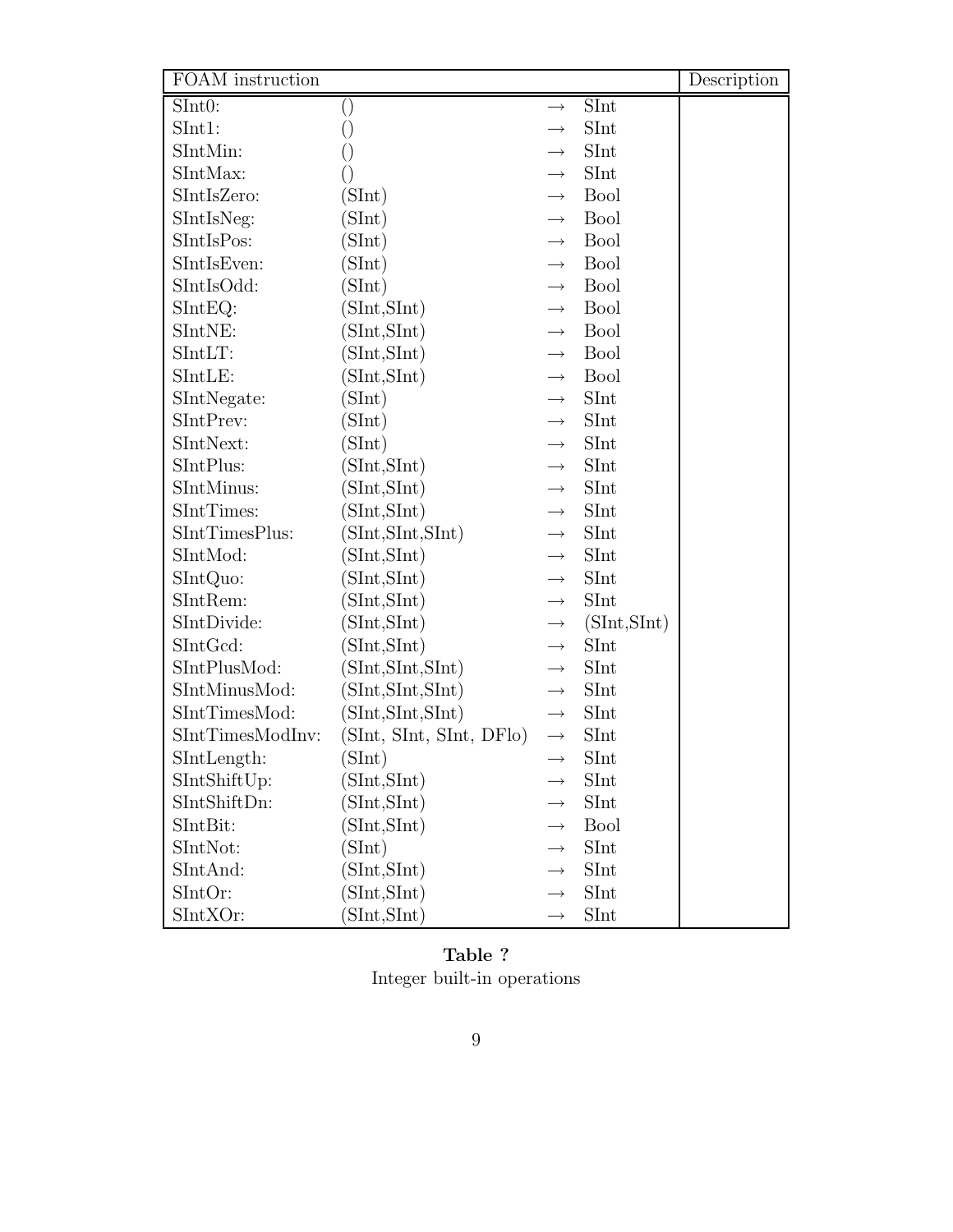## Single Precision Floating-point

SFlo is single precision floating point. This type is used primarily for storing large quantities of floating pt data. In the tree form of Foam, SFlo values are represented in a machinedependent single precision floating point format. The linear representation presently uses IEEE single precision format, however, this will change to extended single precision format.

SFloMax is the largest positive number. SFloEpsilon is the smallest positive number which can be represented. SFloMin is the most negative number which can be represented.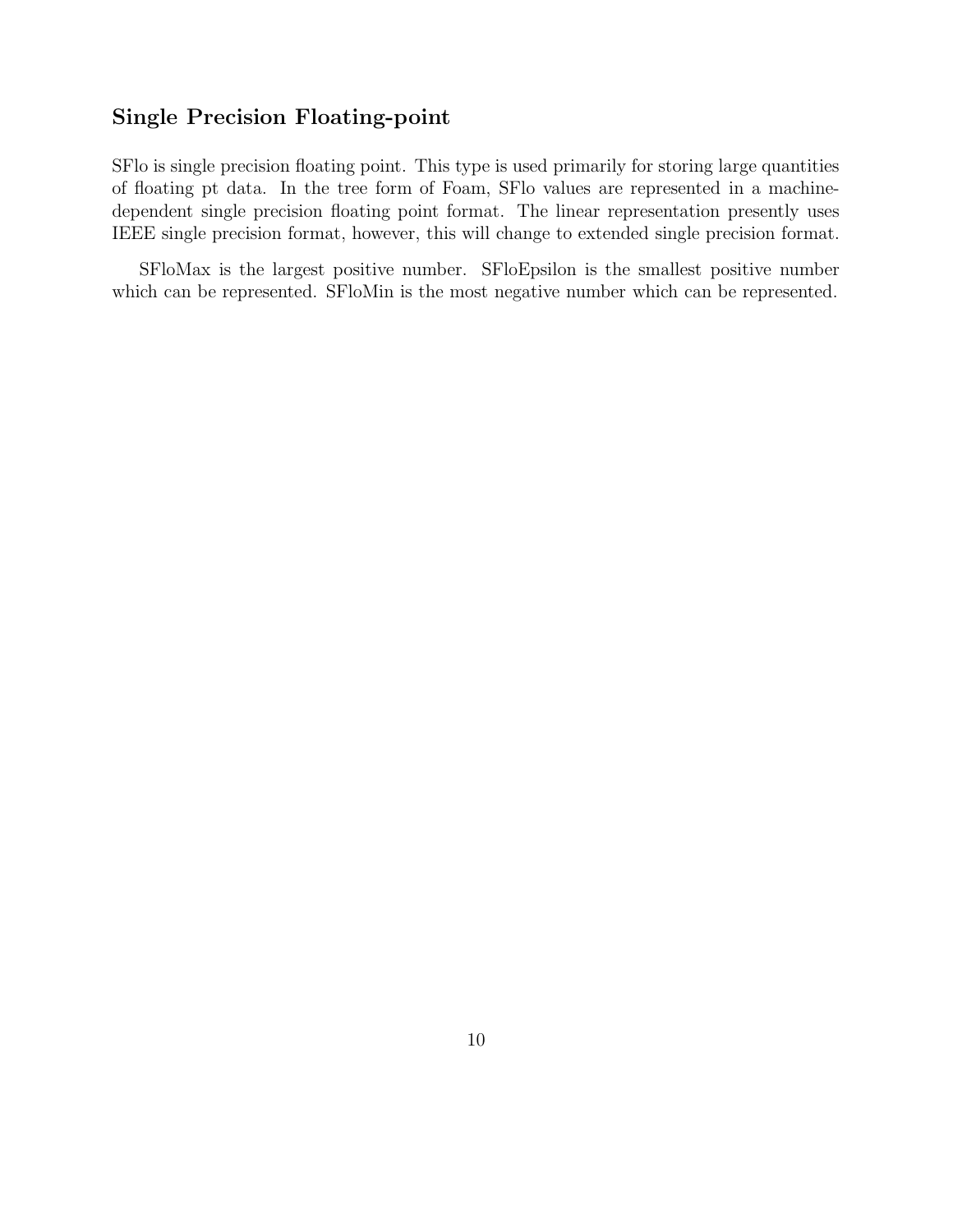| FOAM instruction |                          |                   |                    | Description |
|------------------|--------------------------|-------------------|--------------------|-------------|
| SFlo0:           | $\left(\right)$          | $\rightarrow$     | SFlo               |             |
| SFlo1:           | $\left(\right)$          | $\rightarrow$     | <b>SFlo</b>        |             |
| SFloMin:         | $\left( \right)$         | $\rightarrow$     | <b>SFlo</b>        |             |
| SFloMax:         |                          | $\rightarrow$     | <b>SFlo</b>        |             |
| SFloEpsilon:     | $\left(\right)$          | $\rightarrow$     | <b>SFlo</b>        |             |
| SFloIsZero:      | (SFlo)                   | $\rightarrow$     | <b>Bool</b>        |             |
| SFloIsNeg:       | (SFlo)                   | $\longrightarrow$ | <b>Bool</b>        |             |
| SFloIsPos:       | (SFlo)                   | $\rightarrow$     | <b>Bool</b>        |             |
| SFloEQ:          | (SFlo,SFlo)              | $\rightarrow$     | <b>Bool</b>        |             |
| SFloNE:          | (SFlo, SFlo)             | $\rightarrow$     | <b>Bool</b>        |             |
| SFloLT:          | (SFlo, SFlo)             | $\longrightarrow$ | <b>Bool</b>        |             |
| SFloLE:          | (SFlo,SFlo)              | $\longrightarrow$ | <b>Bool</b>        |             |
| SFloNegate:      | (SFlo)                   | $\rightarrow$     | <b>SFlo</b>        |             |
| SFloPrev:        | (SFlo)                   | $\rightarrow$     | <b>SFlo</b>        |             |
| SFloNext:        | (SFlo)                   | $\longrightarrow$ | <b>SFlo</b>        |             |
| SFloPlus:        | (SFlo, SFlo)             | $\rightarrow$     | <b>SFlo</b>        |             |
| SFloMinus:       | (SFlo,SFlo)              | $\longrightarrow$ | <b>SFlo</b>        |             |
| SFloTimes:       | (SFlo, SFlo)             | $\longrightarrow$ | <b>SFlo</b>        |             |
| SFloTimesPlus:   | (SFlo, SFlo, SFlo)       | $\longrightarrow$ | <b>SFlo</b>        |             |
| SFloDivide:      | (SFlo, SFlo)             | $\rightarrow$     | <b>SFlo</b>        |             |
| SFloRPlus:       | (SFlo, SFlo, SInt)       | $\rightarrow$     | <b>SFlo</b>        |             |
| SFloRMinus:      | (SFlo, SFlo, SInt)       | $\longrightarrow$ | <b>SFlo</b>        |             |
| SFloRTimes:      | (SFlo, SFlo, SInt)       | $\longrightarrow$ | <b>SFlo</b>        |             |
| SFloRTimesPlus:  | (SFlo, SFlo, SFlo, SInt) | $\longrightarrow$ | <b>SFlo</b>        |             |
| SFloRDivide:     | (SFlo, SFlo, SInt)       | $\longrightarrow$ | <b>SFlo</b>        |             |
| SFloDissemble:   | (SFlo)                   | $\longrightarrow$ | (SInt, SInt, Word) |             |
| SFloAssemble:    | (SInt, SInt, Word)       | $\longrightarrow$ | <b>SFlo</b>        |             |
| SFloRound:       | (SFlo)                   | $\longrightarrow$ | <b>BInt</b>        |             |
| SFloTruncate:    | (SFlo)                   | $\rightarrow$     | <b>BInt</b>        |             |
| SFloFraction:    | SFlo)                    | $\rightarrow$     | SFlo               |             |

Table ? Single precision floating-point built-in operations

# Double Precision Floating-point

DFlo is double precision floating point. In the tree form of Foam, DFlo values are represented in a machine-dependent double precision floating point format. The linear representation presently uses IEEE double precision format, however, this will change to extended double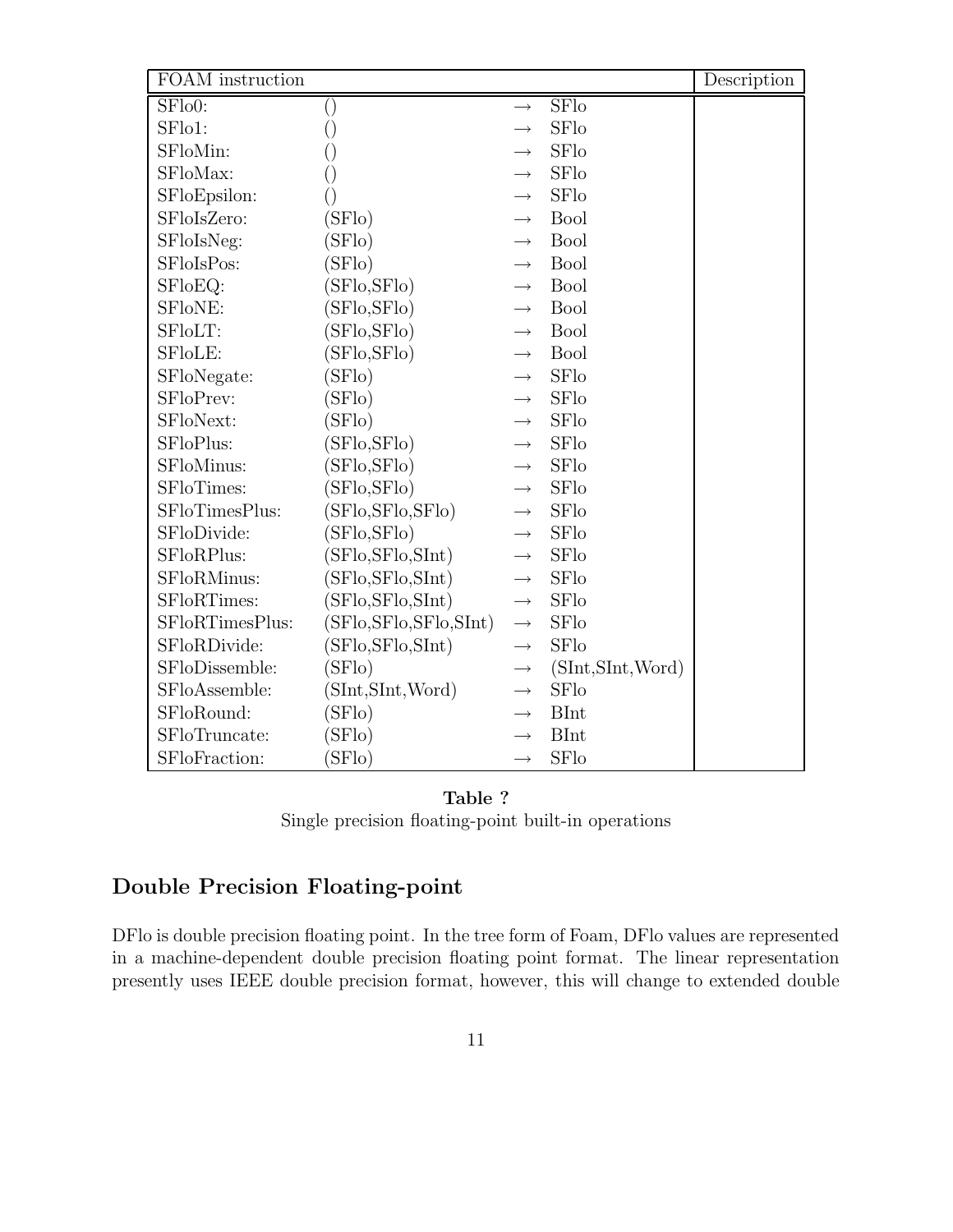precision format.

| FOAM instruction |                          |                   |                          | Description |
|------------------|--------------------------|-------------------|--------------------------|-------------|
| DFlo0:           | $\left( \right)$         | $\rightarrow$     | <b>DFlo</b>              |             |
| $DFlo1$ :        | $\left(\,\right)$        |                   | <b>DFlo</b>              |             |
| DFloMin:         | ()                       |                   | <b>DFlo</b>              |             |
| DFloMax:         | $\left(\,\right)$        | $\rightarrow$     | <b>DFlo</b>              |             |
| DFloEpsilon:     | $\left(\right)$          |                   | <b>DFlo</b>              |             |
| DFloIsZero:      | (DFlo)                   | $\rightarrow$     | <b>Bool</b>              |             |
| DFloIsNeg:       | (DFlo)                   | $\rightarrow$     | <b>Bool</b>              |             |
| DFloIsPos:       | (DFlo)                   | $\longrightarrow$ | <b>Bool</b>              |             |
| DFloEQ:          | (DFlo,DFlo)              | $\longrightarrow$ | <b>Bool</b>              |             |
| DFloNE:          | (DFlo,DFlo)              | $\longrightarrow$ | Bool                     |             |
| DFloLT:          | (DFlo,DFlo)              | $\rightarrow$     | <b>Bool</b>              |             |
| DFloLE:          | (DFlo,DFlo)              | $\longrightarrow$ | <b>Bool</b>              |             |
| DFloNegate:      | (DFlo)                   |                   | <b>DFlo</b>              |             |
| DFloPrev:        | (DFlo)                   | $\longrightarrow$ | <b>DFlo</b>              |             |
| DFloNext:        | (DFlo)                   | $\rightarrow$     | <b>DFlo</b>              |             |
| DFloPlus:        | (DFlo,DFlo)              | $\longrightarrow$ | <b>DFlo</b>              |             |
| DFloMinus:       | (DFlo,DFlo)              | $\rightarrow$     | <b>DFlo</b>              |             |
| DFloTimes:       | (DFlo,DFlo)              |                   | <b>DFlo</b>              |             |
| DFloTimesPlus:   | (DFlo, DFlo, DFlo)       | $\longrightarrow$ | <b>DF</b> lo             |             |
| DFloDivide:      | (DFlo,DFlo)              | $\longrightarrow$ | DFlo                     |             |
| DFloRPlus:       | (DFlo, DFlo, SInt)       | $\longrightarrow$ | <b>DFlo</b>              |             |
| DFloRMinus:      | (DFlo,DFlo, SInt)        | $\longrightarrow$ | <b>DFlo</b>              |             |
| DFloRTimes:      | (DFlo, DFlo, SInt)       | $\rightarrow$     | <b>DFlo</b>              |             |
| DFloRTimesPlus:  | (DFlo,DFlo,DFlo,SInt)    | $\longrightarrow$ | <b>DFlo</b>              |             |
| DFloRDivide:     | (DFlo,DFlo, SInt)        | $\longrightarrow$ | <b>DFlo</b>              |             |
| DFloDissemble:   | (DFlo)                   | $\longrightarrow$ | (SInt, SInt, Word, Word) |             |
| DFloAssemble:    | (SInt, SInt, Word, Word) | $\longrightarrow$ | <b>DFlo</b>              |             |
| DFloRound:       | (DFlo)                   | $\rightarrow$     | <b>BInt</b>              |             |
| DFloTruncate:    | (DFlo)                   |                   | <b>BInt</b>              |             |
| DFloFraction:    | (DFlo)                   | $\rightarrow$     | <b>DFlo</b>              |             |

# Table ? Double precision floating-point built-in operations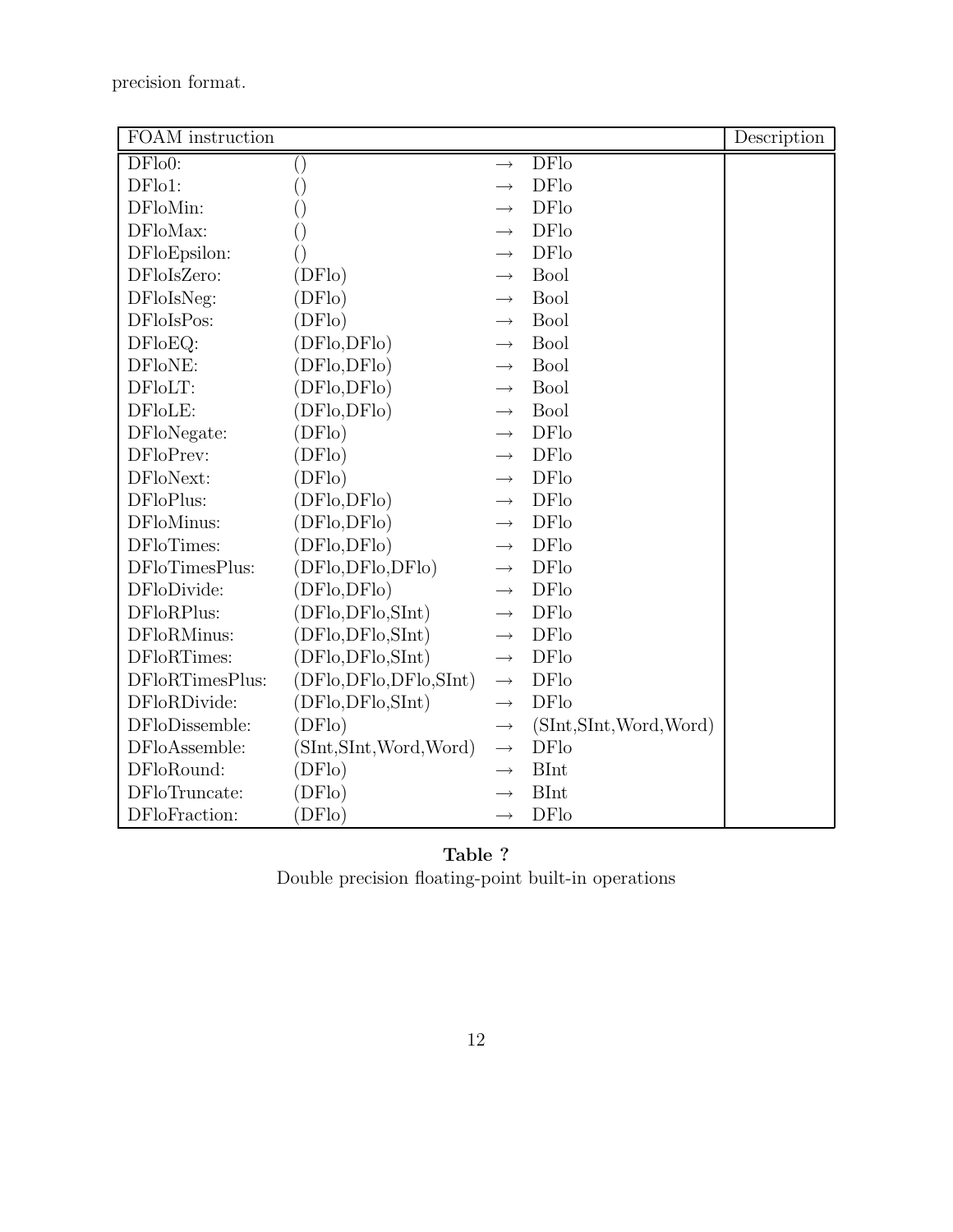### 3.5 Boolean Operations

Although the Java virtual machine defines a boolean type, it only provides very limited support for it. There are no Java virtual machine instructions solely dedicated to operations on boolean values. Instead, expressions in the Java programming language that operate on boolean values are compiled to use values of the Java virtual machine int data type.

Type Bool contains the values 'false' and 'true'. Values of this type are used to control the sequence of program evaluation. In a C implementation the values can be represented as the integers 0 and 1. In a Lisp implementation the values can be represented as Nil and T.

| FOAM instruction |                                 |                   |                    | Description |
|------------------|---------------------------------|-------------------|--------------------|-------------|
| BoolFalse:       |                                 |                   | <b>Bool</b>        |             |
| BoolTrue:        |                                 | $\longrightarrow$ | <b>Bool</b>        |             |
| BoolNot:         | (Bool)                          |                   | $\rightarrow$ Bool |             |
| BoolAnd:         | $(Bool, Bool) \rightarrow Bool$ |                   |                    |             |
| BoolOr:          | (Bool, Bool)                    |                   | $\rightarrow$ Bool |             |
| BoolEQ:          | $(Bool, Bool) \rightarrow Bool$ |                   |                    |             |
| BoolNE:          | $(Bool, Bool) \rightarrow Bool$ |                   |                    |             |

### Table ? Boolean operations

BoolAnd and BoolOr are not conditional, that is both the arguments are evaluated in every case.

## 3.6 Character

### Character operations

Type Char contains letters, numerals and other text constituents. Char Data may need to be converted to a native character set (e.g. EBCDIC) for an implementation. CharLower and CharUpper convert the case of letters and do not modify other character values. CharOrd converts a character to a small integer and CharNum does the reverse.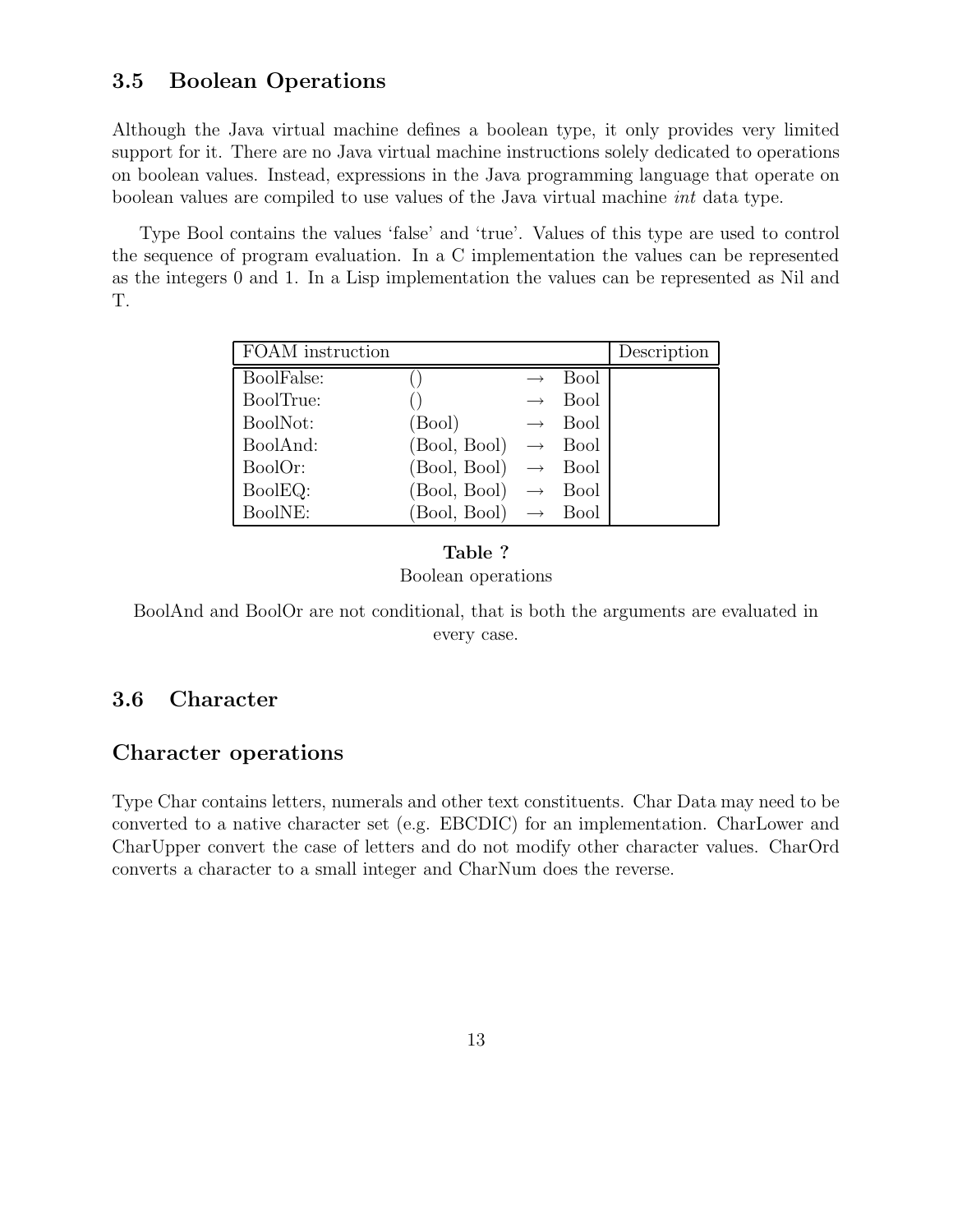| <b>FOAM</b> instruction |                 |                   |             | Description |
|-------------------------|-----------------|-------------------|-------------|-------------|
| CharSpace:              |                 |                   | Char        |             |
| CharNewline:            |                 |                   | Char        |             |
| CharTab:                |                 |                   | Char        |             |
| CharMin:                |                 | $\longrightarrow$ | Char        |             |
| CharMax:                |                 | $\longrightarrow$ | Char        |             |
| CharlsDigit:            | (Char)          | $\longrightarrow$ | Bool        |             |
| CharlsLetter:           | (Char)          | $\longrightarrow$ | Bool        |             |
| CharEQ:                 | (Char, Char)    | $\longrightarrow$ | <b>Bool</b> |             |
| CharNE:                 | (Char, Char)    | $\longrightarrow$ | <b>Bool</b> |             |
| CharLT:                 | (Char, Char)    | $\longrightarrow$ | <b>Bool</b> |             |
| CharLE:                 | (Char, Char)    | $\longrightarrow$ | Bool        |             |
| CharLower:              | $(\text{Char})$ | $\rightarrow$     | Char        |             |
| CharUpper:              | (Char)          | $\longrightarrow$ | Char        |             |
| CharOrd:                | (Char)          |                   | SInt        |             |
| CharNum:                | SInt)           |                   | Char        |             |

Table ? Character built-in operations

## 3.7 Reference Types

The reference types of the FOAM are listed below. They are categorized as reference types because they are not directly supported by modern architectures like primitive types.

1. BInt Represented as a 32-bit pointer. Implemented in /aldor/lib/libfoam/links/bigint. $\{h, c\}$ as :

```
typedef struct bint {
      Bool isNeg; /* Sign of number. Is it negative? */
      Length placea; /* No. of slots allocated for placev */Length placec; /* No. of slots used in placev */BIntS placev[NARY]; /* Digits in radix representation */
} *BInt;
```
Values of BInt are "demoted" to primitive values for efficiency if the size permits and recast back to their BInt representation after the computation using the following functions

```
#define BIntToInt(b) ((IInt) UnImmed(ptrToLong(b)))
#define IntToBInt(n) ((BInt) ptrFrLong(MkImmed(n)))
```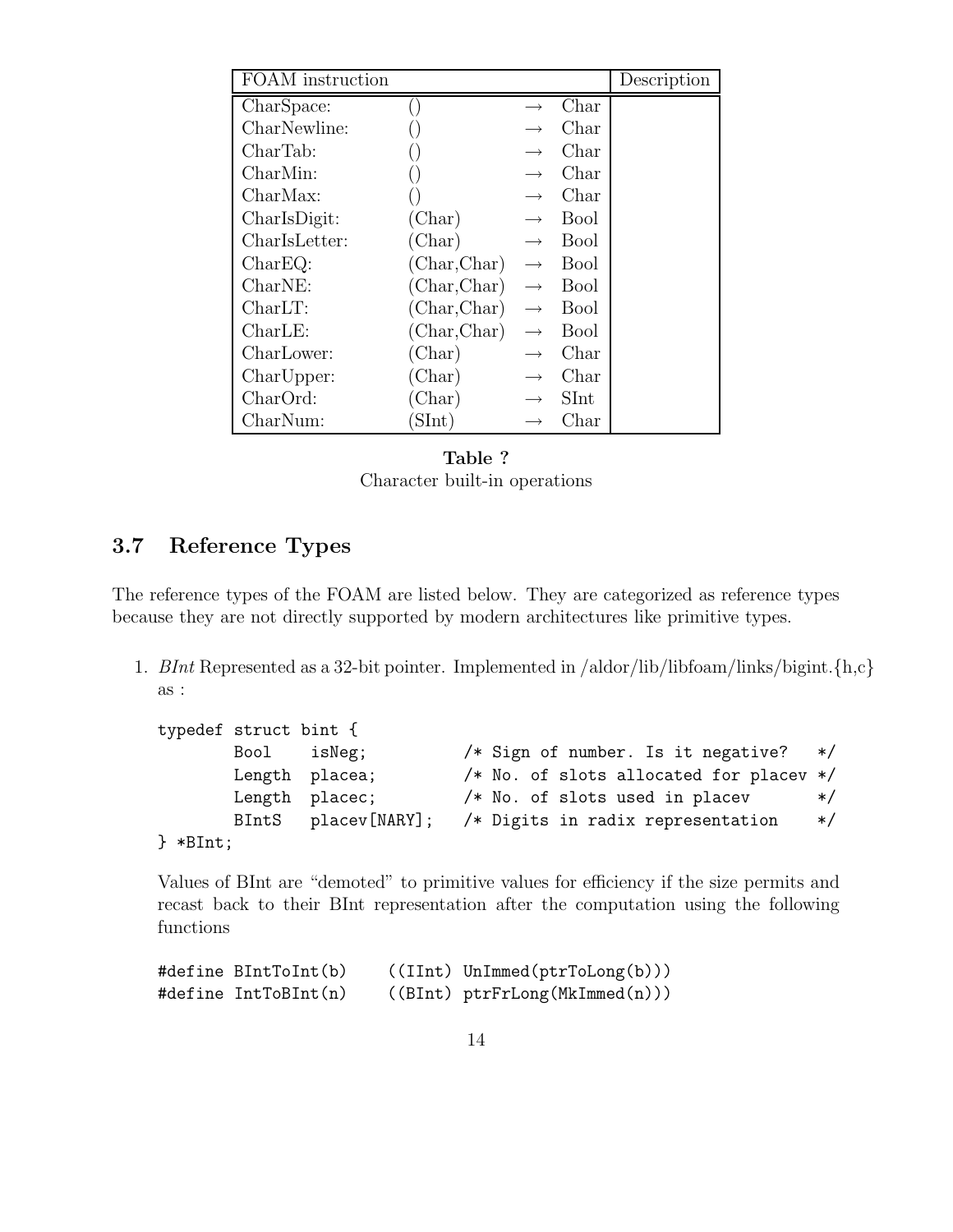- /aldor/lib/libfoam/links/foam\_i.{h,c} implements a BInt library for the C backend.
- does Lisp and Scheme back-ends already have an implicit BInt?
- 2. Arr Represented as a 32-bit pointer.
- 3. Rec Represented as a 32-bit pointer.
- 4. Env Represented as a 32-bit pointer.
- 5. Prog Represented as a 32-bit pointer.
- 6. Clos Represented as a 32-bit pointer.
- 7. Ptr Represented as a 32-bit pointer.
- 8. NOp ???

# 3.8 Reference Values

# 3.9 Built-In Operations on Reference Types

# Big Integer

Type BInt is used to represent integers which may be arbitrarily large. The operations on BInt require dynamic memory allocation and garbage collection. BIntIsSmall tests whether a value could be represented as a SInt. Operations have the same meaning as for SInt but will never overflow.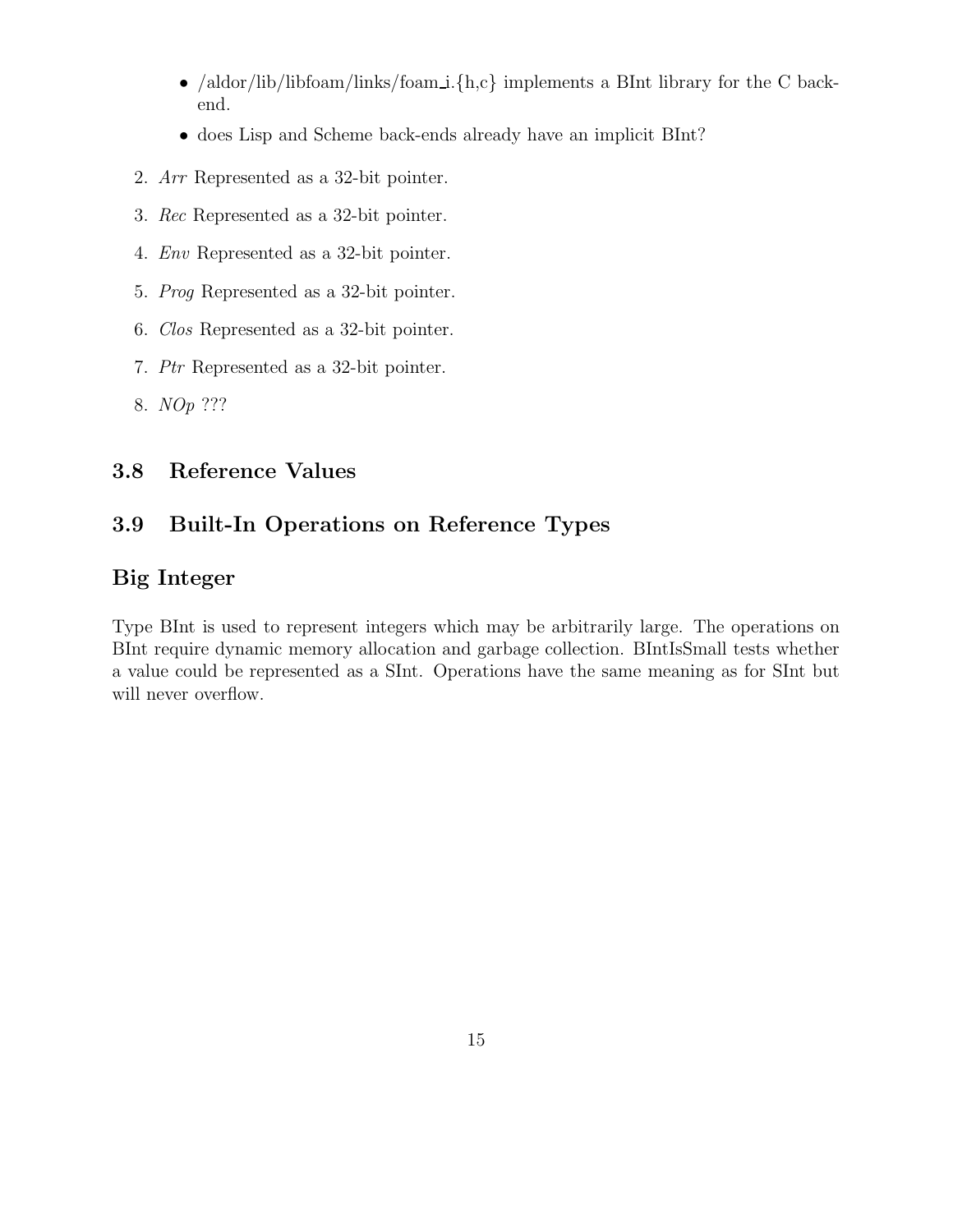| FOAM instruction  |                    |                   |              | Description |
|-------------------|--------------------|-------------------|--------------|-------------|
| BInt0:            | $\left(\right)$    | $\rightarrow$     | <b>BInt</b>  |             |
| BInt1:            | $\left(\right)$    | $\longrightarrow$ | <b>BInt</b>  |             |
| BIntIsZero:       | (BInt)             | $\longrightarrow$ | <b>Bool</b>  |             |
| BIntIsNeg:        | (BInt)             | $\rightarrow$     | <b>Bool</b>  |             |
| BIntIsPos:        | (BInt)             | $\longrightarrow$ | <b>Bool</b>  |             |
| BIntIsEven:       | (BInt)             | $\rightarrow$     | <b>Bool</b>  |             |
| BIntIsOdd:        | (BInt)             | $\longrightarrow$ | <b>Bool</b>  |             |
| BIntIsSingle:     | (BInt)             | $\longrightarrow$ | <b>Bool</b>  |             |
| BIntEQ:           | (BInt, BInt)       | $\longrightarrow$ | <b>Bool</b>  |             |
| BIntNE:           | (BInt, BInt)       | $\longrightarrow$ | Bool         |             |
| BIntLT:           | (BInt, BInt)       | $\longrightarrow$ | <b>Bool</b>  |             |
| BIntLE:           | (BInt, BInt)       | $\longrightarrow$ | <b>Bool</b>  |             |
| BIntNegate:       | (BInt)             | $\rightarrow$     | <b>BInt</b>  |             |
| BIntPrev:         | (BInt)             | $\longrightarrow$ | <b>BInt</b>  |             |
| BIntNext:         | (BInt)             | $\rightarrow$     | <b>BInt</b>  |             |
| BIntPlus:         | (BInt, BInt)       | $\longrightarrow$ | <b>BInt</b>  |             |
| <b>BIntMinus:</b> | (BInt, BInt)       | $\rightarrow$     | <b>BInt</b>  |             |
| BIntTimes:        | (BInt, BInt)       | $\longrightarrow$ | <b>BInt</b>  |             |
| BIntTimesPlus:    | (BInt, BInt, BInt) | $\longrightarrow$ | <b>BInt</b>  |             |
| BIntMod:          | (BInt, BInt)       | $\longrightarrow$ | <b>BInt</b>  |             |
| BIntQuo:          | (BInt, BInt)       | $\longrightarrow$ | <b>BInt</b>  |             |
| BIntRem:          | (BInt, BInt)       | $\longrightarrow$ | <b>BInt</b>  |             |
| BIntDivide:       | (BInt, BInt)       | $\longrightarrow$ | (BInt, BInt) |             |
| BIntGcd:          | (BInt, BInt)       | $\longrightarrow$ | <b>BInt</b>  |             |
| BIntSIPower:      | (BInt, SInt)       | $\longrightarrow$ | <b>BInt</b>  |             |
| BIntBIPower:      | (BInt, BInt)       | $\longrightarrow$ | <b>BInt</b>  |             |
| BIntLength:       | (BInt)             | $\longrightarrow$ | <b>SBInt</b> |             |
| -BIntShift:       | (BInt, SBInt)      | $\rightarrow$     | <b>BInt</b>  |             |
| $+BIntShiftUp:$   |                    |                   |              |             |
| $+BIntShiftDn:$   |                    |                   |              |             |
| $+BIntShiftRem:$  |                    |                   |              |             |
| BIntBit:          | (BInt, SInt)       | $\longrightarrow$ | <b>Bool</b>  |             |

Table ? Big integer built-in operations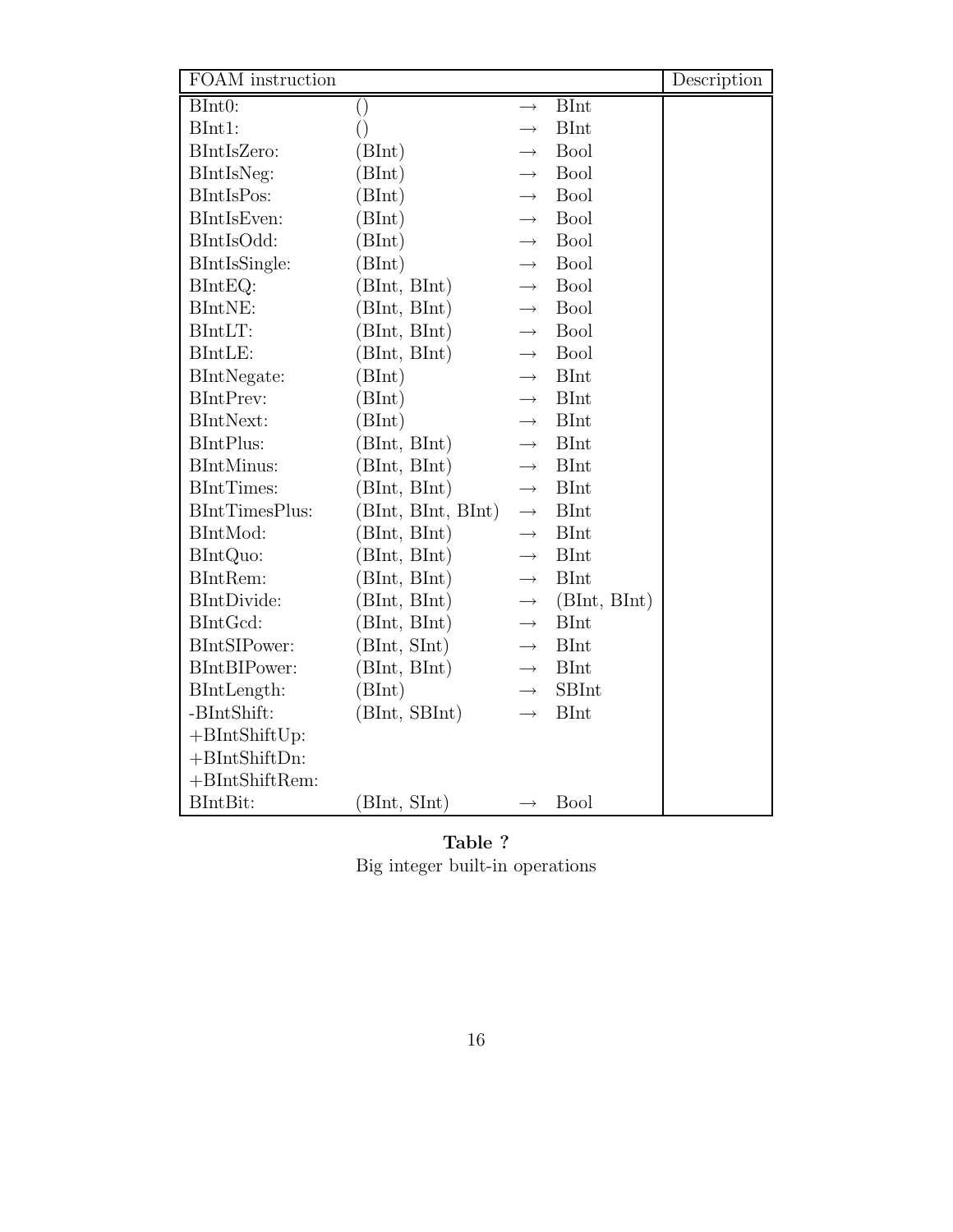Ptr

| PtrNil:   | ( )        |                   | $\rightarrow$ Ptr |
|-----------|------------|-------------------|-------------------|
| PtrIsNil: | (Ptr)      | $\longrightarrow$ | <b>Bool</b>       |
| PtrEQ:    | (Ptr, Ptr) | $\longrightarrow$ | <b>Bool</b>       |
| PtrNE:    | (Ptr, Ptr) | $\longrightarrow$ | <b>Bool</b>       |

## 3.10 Generic Types

The generic types of the FOAM are listed below. They are categorized as generic types because a variable declared to be of a generic type can take on either primitive or reference values subject to some constraints.

Word: Single precision arbitrary: Ptr, Char, Bool, Byte, HInt, SInt, SFlo. Arb: Arbitrary value: Word, DFlo.

Nil:

### 3.11 Generic Values

There is no specific value set associated with either of the generic types Word or Arb. Nil is the distinguished value of type Nil. It represents the "nothing" value. The Type Promotion and Casting section below will discuss interpreting the value of a variable declared to be of generic type.

### Word

| FOAM instruction     | Description |
|----------------------|-------------|
| $+WordTimesDouble$   |             |
| $+$ WordDivideDouble |             |
| $+WordPlusStep$      |             |
| $+WordTimesStep$     |             |

Table ? Word built-in operations.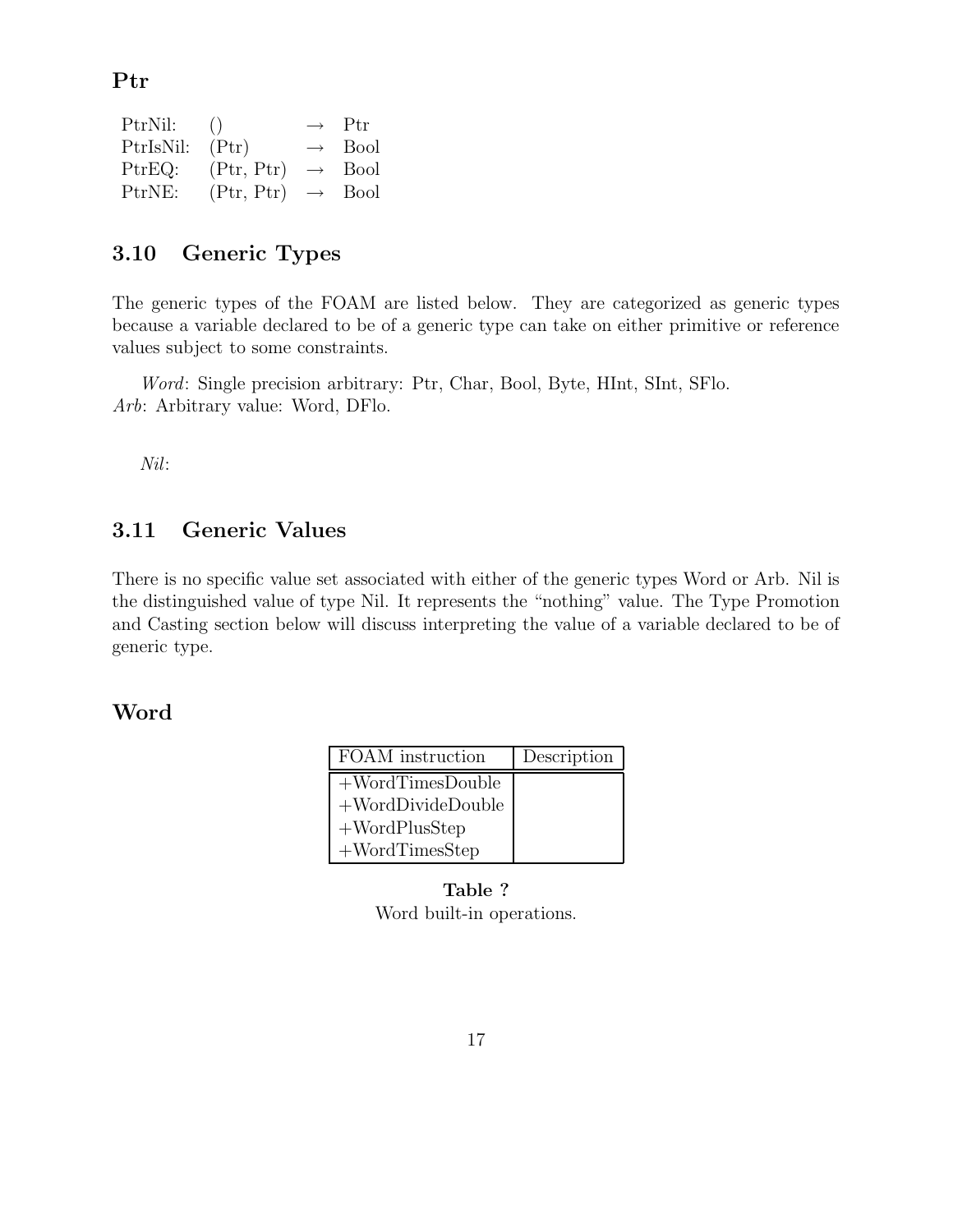## 3.12 Type Promotion and Casting

A type conversion is an operation which changes a value from one type to a value of another type to which the original value would not otherwise belong.

In Aldor, primitive type conversion is accomplished with the *pretend* conversion operation. Most type conversions are performed by functions. By convention, type conversion is most often performed by a coerce function, exported by either the source type or the destination type.

Bool can be converted to Byte. Byte, Bool can be converted to HInt. HInt, Byte, Bool can be converted to SInt. Word can be converted to and from Ptr, Char, Bool, Byte, HInt, SInt, SFlo. Arb can be any primitive value (Word or DFlo). ...

| <b>FOAM</b> instruction |                |                   |             | Description |
|-------------------------|----------------|-------------------|-------------|-------------|
| SFloToDFlo:             | (SFlo)         | $\longrightarrow$ | DFlo        |             |
| DFloToSFlo:             | (DFlo)         | $\longrightarrow$ | SFlo        |             |
| ByteToSInt:             | (Byte)         | $\rightarrow$     | SInt        |             |
| SIntToByte:             | (SInt)         | $\longrightarrow$ | <b>Byte</b> |             |
| HIntToSInt:             | (HInt)         | $\longrightarrow$ | SInt        |             |
| SIntToHInt:             | (SInt)         | $\longrightarrow$ | HInt        |             |
| SIntToBInt:             | (SInt)         | $\longrightarrow$ | <b>BInt</b> |             |
| BIntToSInt:             | (BInt)         | $\longrightarrow$ | SInt        |             |
| SIntToSFlo:             | (SInt)         | $\longrightarrow$ | <b>SFlo</b> |             |
| SIntTopFlo:             | (SInt)         | $\longrightarrow$ | DFlo        |             |
| BIntToSFlo:             | (BInt)         | $\longrightarrow$ | <b>SFlo</b> |             |
| BIntToDFlo:             | (BInt)         | $\longrightarrow$ | DFlo        |             |
| PtrToSInt:              | $(\text{Ptr})$ | $\longrightarrow$ | SInt        |             |
| SIntToptr:              | (SInt)         | $\rightarrow$     | Ptr         |             |
| ArrToSFlo:              | (Arr)          | $\longrightarrow$ | SFlo        |             |
| ArrToDFlo:              | (Arr)          | $\rightarrow$     | DFlo        |             |
| ArrToSInt:              | (Arr)          | $\rightarrow$     | SInt        |             |
| ArrToBInt:              | Arr)           | $\rightarrow$     | <b>BInt</b> |             |

### Table Casting the Promotion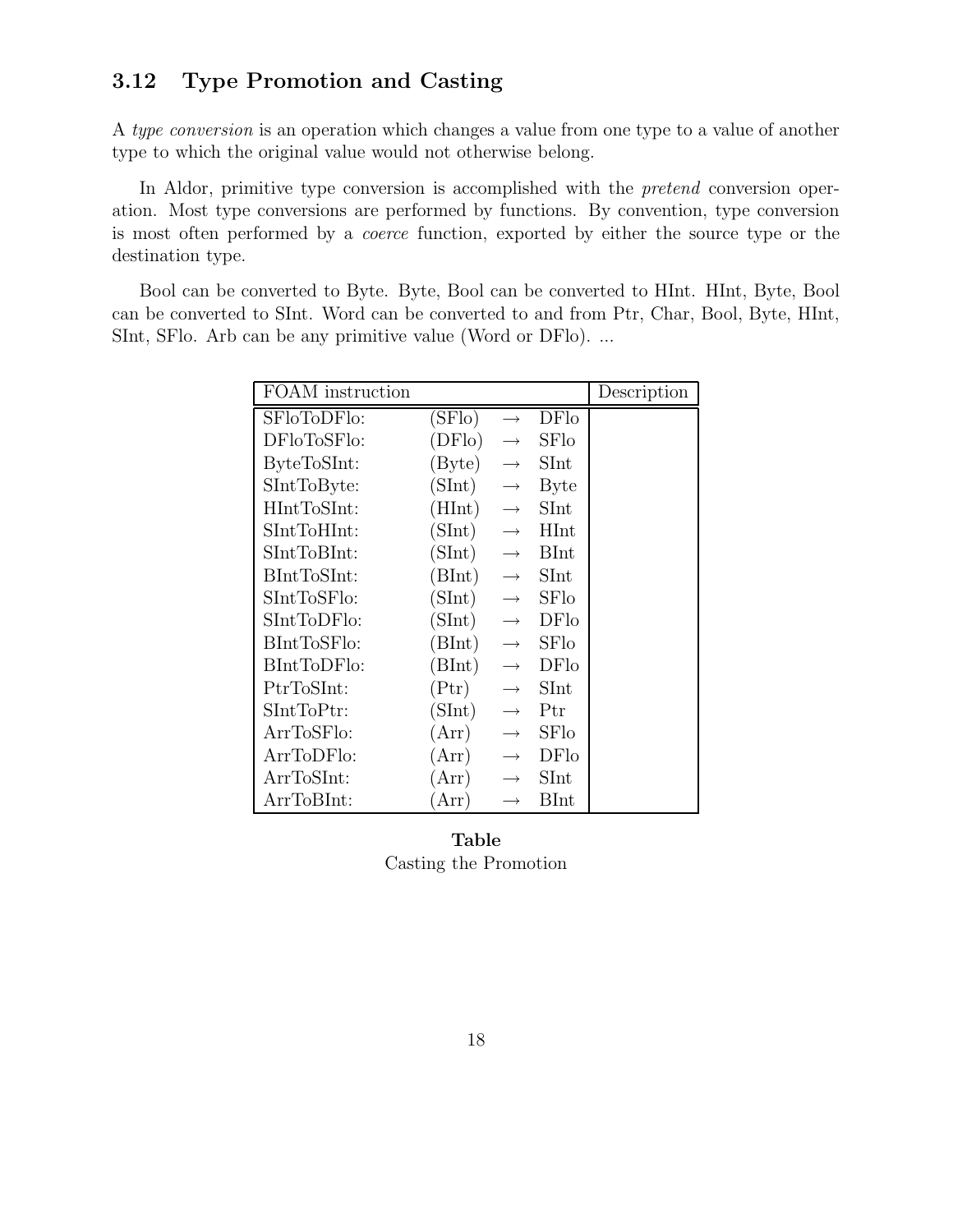

## 3.13 Additional Built-in Operations

## Text operations

FormatXxx takes a value of type Xxx, a character array and an integer index. The operation formats the value into the character array starting at the position given by the integer. The result is the number of characters placed in the array.

ScanXxx is the opposite of FormatXxx. It produces a value of type Xxx from the contents of the character array. The SInt argument is the index of the array element to start at and the SInt return value is the index of the first unscanned array element following.

| FormatSFlo: | $(SFlo, Arr, SInt) \rightarrow SInt$                                                                 |  |                                    |                                 |                   |
|-------------|------------------------------------------------------------------------------------------------------|--|------------------------------------|---------------------------------|-------------------|
| FormatDFlo: | $(DFlo, Arr, SInt) \rightarrow SInt$                                                                 |  |                                    |                                 |                   |
| FormatSInt: | $(SInt, Arr, SInt) \rightarrow Shnt$                                                                 |  |                                    |                                 |                   |
|             | FormatBInt: $(BInt, Arr, SInt) \rightarrow Shnt$                                                     |  |                                    |                                 |                   |
|             | ScanSFlo: $(Arr, SInt) \rightarrow (SFlo, SInt)$<br>ScanDFlo: $(Arr, SInt) \rightarrow (DFlo, SInt)$ |  | PlatformRTE: () $\rightarrow$ SInt |                                 |                   |
|             | ScanSInt: $(Arr, SInt) \rightarrow (SInt, SInt)$                                                     |  | PlatformOS:<br>Halt:               | $() \rightarrow$ SInt<br>(SInt) | $\rightarrow$ Nil |
|             | ScanBInt: $(Arr, SInt) \rightarrow (BInt, SInt)$                                                     |  |                                    |                                 |                   |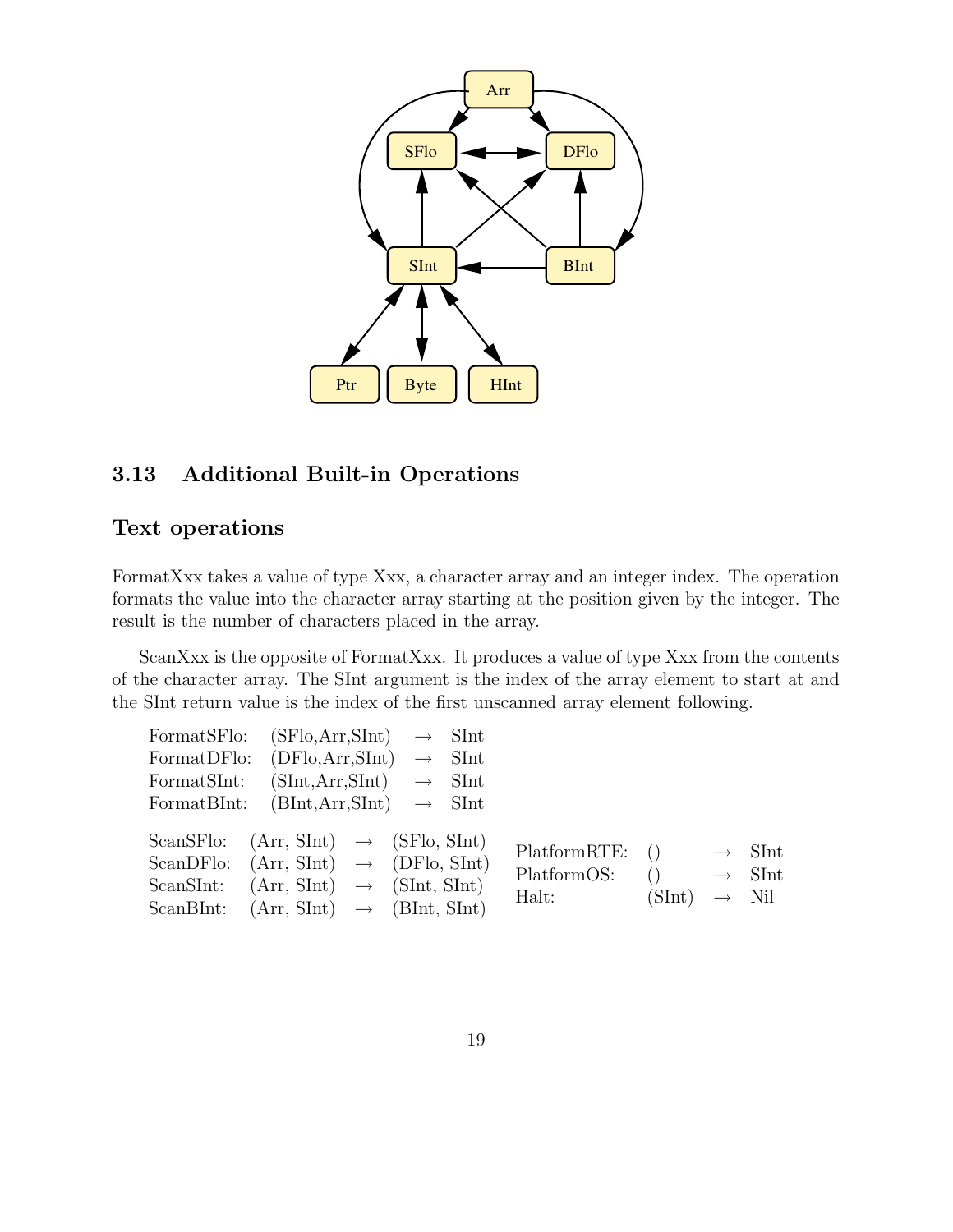# BInt?

# 4 The FOAM Instruction Set.

Values

Lexical Environment Levels

# 5 Grammar

# 6 The Semantics of FOAM Programs

# 7 The FOAM and the IEEE 754 Standard

Summarize relavent information about the IEEE 754 standard and develop the context in terms of the AM.

# 7.1 IEEE 754 Rounding Modes

The FOAM fully supports all of the rounding modes mandated by the IEEE 754 standard. The rounding modes of the AM are represented through the interface provided by the following built-in operations.

| Rounding Mode | $SInt$ value |
|---------------|--------------|
| RoundZero     | 1            |
| RoundNearest  |              |
| RoundUp       | 2            |
| RoundDown     | 3            |
| RoundDontCare |              |

Table Casting the Promotion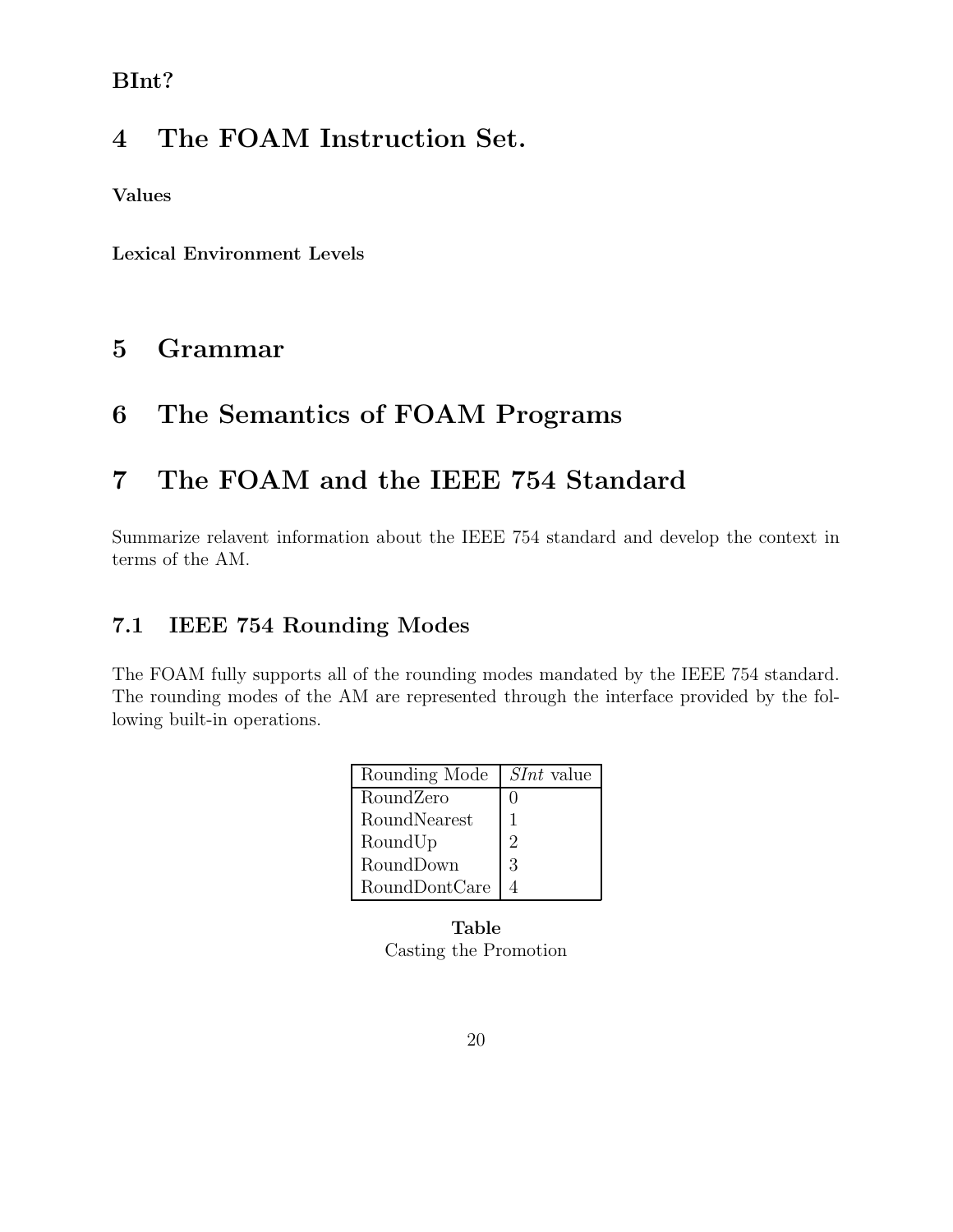The *RoundDontCare* rounding mode is not part of the IEEE 754 standard. It allows for the faster execution of rounding mode sensitive operations, saving a rounding mode change where appropriate. Currently the result of the rounding mode insensitive operation

$$
SFloPlus(SFlo, SFlo) \rightarrow SFlo
$$

is equivalent to its rounding mode sensitive counterpart under mode RoundDontCare

 $SFloRPlus(SFlo, SFlo, RoundDontCare() \rightarrow SInt) \rightarrow SFlo.$ 

Likewise for all other senstive SFlo built-in operations and DFlo built-in operations to their rounding mode insensitive counterparts.

The rounding mode sensitive operations of the FOAM are listed below. The desired rounding mode is passed into each using the interface built-in functions defined above. There are no other rounding mode sensitive operations in the FOAM. Currently the rounding mode functionality is explicitely coupled with arithmetic instructions and is never alone.

| Type        | Rounding Mode Sensitive Operation |                          |                   |         |
|-------------|-----------------------------------|--------------------------|-------------------|---------|
| <b>SFlo</b> | SFloRPlus                         | (SFlo, SFlo, SInt)       |                   | DFlo    |
|             | SFloRMinus                        | (SFlo, SFlo, SInt)       |                   | DFlo    |
|             | SFloRTimes                        | (SFlo, SFlo, SInt)       |                   | DFlo    |
|             | SFloRTimesPlus                    | (SFlo, SFlo, SFlo, SInt) |                   | DFlo    |
|             | S FloRDivide                      | (SFlo, SFlo, SInt)       |                   | DFlo    |
|             | SFloRound                         | (SFlo)                   |                   | $BInt*$ |
| DFlo        | DFloRPlus                         | (DFlo,DFlo, SInt)        |                   | DFlo    |
|             | DFloRMinus                        | (DFlo,DFlo, SInt)        |                   | DFlo    |
|             | DFloRTimes                        | (DFlo,DFlo, SInt)        |                   | DFlo    |
|             | DFloRTimesPlus                    | (DFlo, DFlo, DFlo, SInt) | $\longrightarrow$ | DFlo    |
|             | DFloRDivide                       | (DFlo,DFlo, SInt)        |                   | DFlo    |
|             | DFloRound                         | DFlo                     |                   | $BInt*$ |

#### Table ?

The rounding mode sensitive operations of the FOAM.

∗ BInt can be cast directly or indirectly to and from every other integral primitive data type supported by the FOAM.

See Appendix ? for more information on the implementation of rounding modes in the FOAM.

### 7.2 IEEE 754 Exceptions

How are exceptions handled in the FOAM? trap? signal? Does the FOAM support signalling floating point comparisons? Comment on these issues.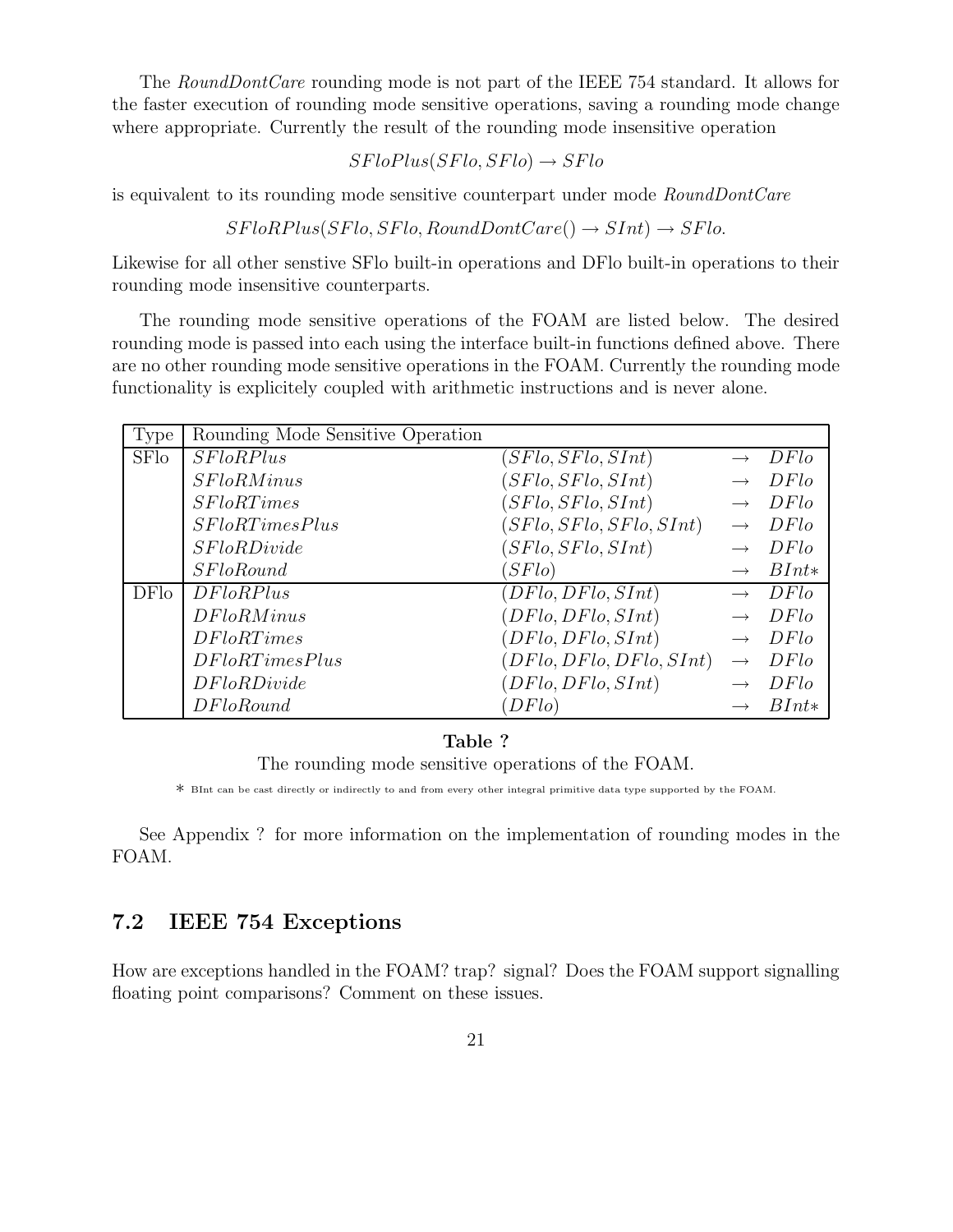# 7.3 IEEE 754 Extended Value Set Formats

Does the FOAM support the single-extended abd double-extended floating-point value set formats of IEEE 754?

# 8 Examples

# 9 Appendix A

Below is a partial tour of the source code.

### • foam c.h , foam c.c

Run time support for the C version of the abstract machine. The operations in this file provide an implementation of FOAM for use with C code. This file includes an implemetation of the built-in operations described in Section ?

### • foam\_cfp.h, foam\_cfp.c

Currently, rounding mode changes are not implemented in hardware. They are implemented using the functions

- FiSFlo fiSFloRId(FiSlfo, FiSInt) which uses functions fiSFloNext(...), fiSFloPrev(...) to simulate rounding, and
- $-$  FiDFlo fiDFloRId(FiSIfo, FiSInt) which uses functions fiDFloNext(...), fiDFlo-Prev(...) to simulate rounding

in the file  $\frac{aldor}{src}/\frac{foam_c}{f}$ .

Platform dependent ieee support support is implemented in aldor/src/foam\_cfp.{h,c}. Rounding support is implemented by the functions

- FiWord fiIeeeGetRoundingMode(FiWord s)
- FiWord fiIeeeSetRoundingMode(FiWord s).

The interpreter (*aldor/src/fint.c*) uses the implementation of rounding modes provided by foam c.\*, as illustrated by the following code excerpt. Built-in function fiSFloRPlus is implemented with a call to function fistloRId (described above). aldor/src/foam\_cfp.{h,c} appear to go unused.

...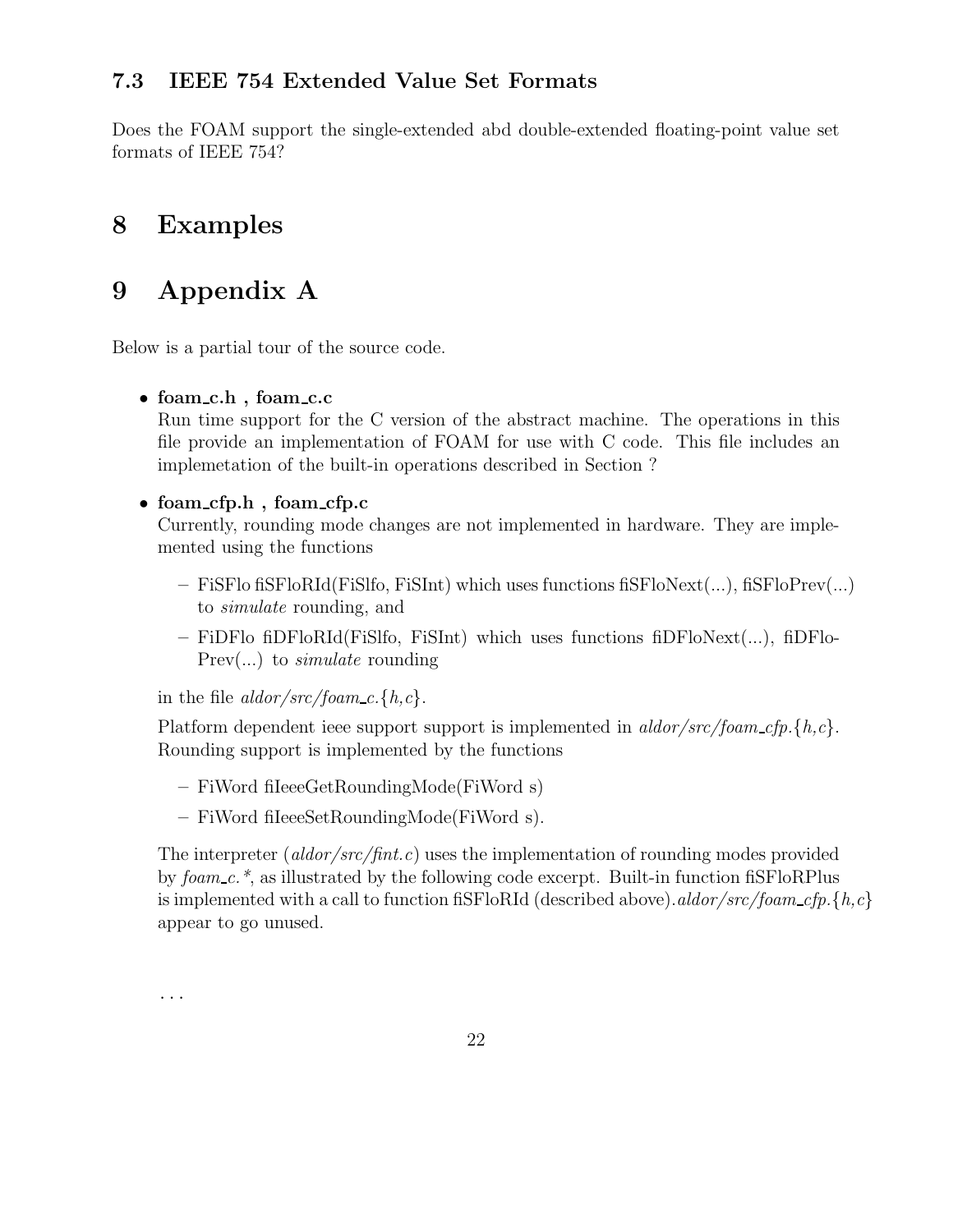```
case FOAM_BVal_SFloRPlus:
          fintEval(&expr1);
          fintEval(&expr2);
          fintEval(&expr3);
          retDataObj->fiSFlo =
          fiSFloRPlus(expr1.fiSFlo,expr2.fiSFlo, expr3.fiSInt);
...
```
- The signitures for all FOAM instructions are located in a sequence of tables at the end of foam.c.
- ...

# 10 Runtime System

• noOperation: () -*i*, (); + + Do nothing — used to clobber initialisation fns.

extendMake: DomainFun(DomainRep) -*i*, Domain;  $++$  extendMake(fun) creates a new lazy extend domain object; extendFill!: (DomainRep, Array Domain) -¿ (); ++ adds the extendee, extender pair to an extension domain lazyGetExport!: (Domain, Hash, Hash) -*i*. LazyImport;  $++$  creates a lazy function to retrieve the export lazy-ForceImport: LazyImport- $i$ Value;  $++$  forces a get on the lazy value rtConstSIntFn: SingleInteger- $\chi$ (()- $\chi$ SingleInteger); ++ Save on creating functions. rtAddStrings: (Array Hash, Array String)  $-i$ , ();  $++$  Adds more strings to the list of known exports domainPrepare!: Domain -*i*, ();  $++$  initializes a domain.

• \* \* A procedure stack frame consists in:

\* - header (starting at bp, see below) \* - parameters, if any (starting at bp + PAR\_OFFSET) \* - locals, if any (locValues points to (Loc 0)) \* - fluids, if any (fluidValues points to (Fluid 0)) \* \* \* Stack Chaining \* In order to provide a virtually infinite stack, the interpreter stack is \* organized as a list of stack. Every element has size STACK\_SIZE. The \* starting stack is <headStack>. If a stackFrameAlloc or stackAlloc operation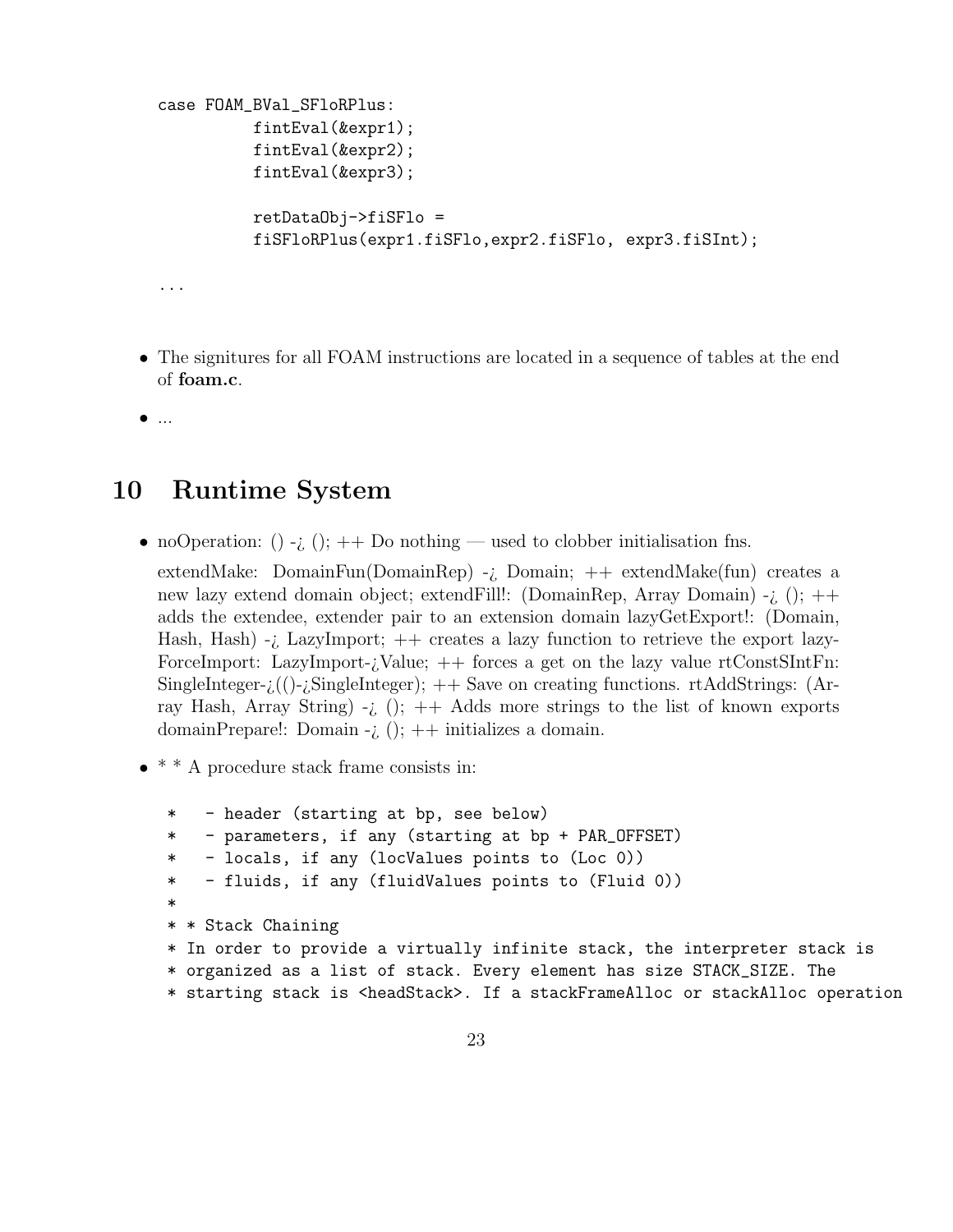- \* needs X bytes and such amount is not available in the current stack, then
- \* a new stack of size STACK\_SIZE is dynamically allocated and is chained to
- \* the previous stack.